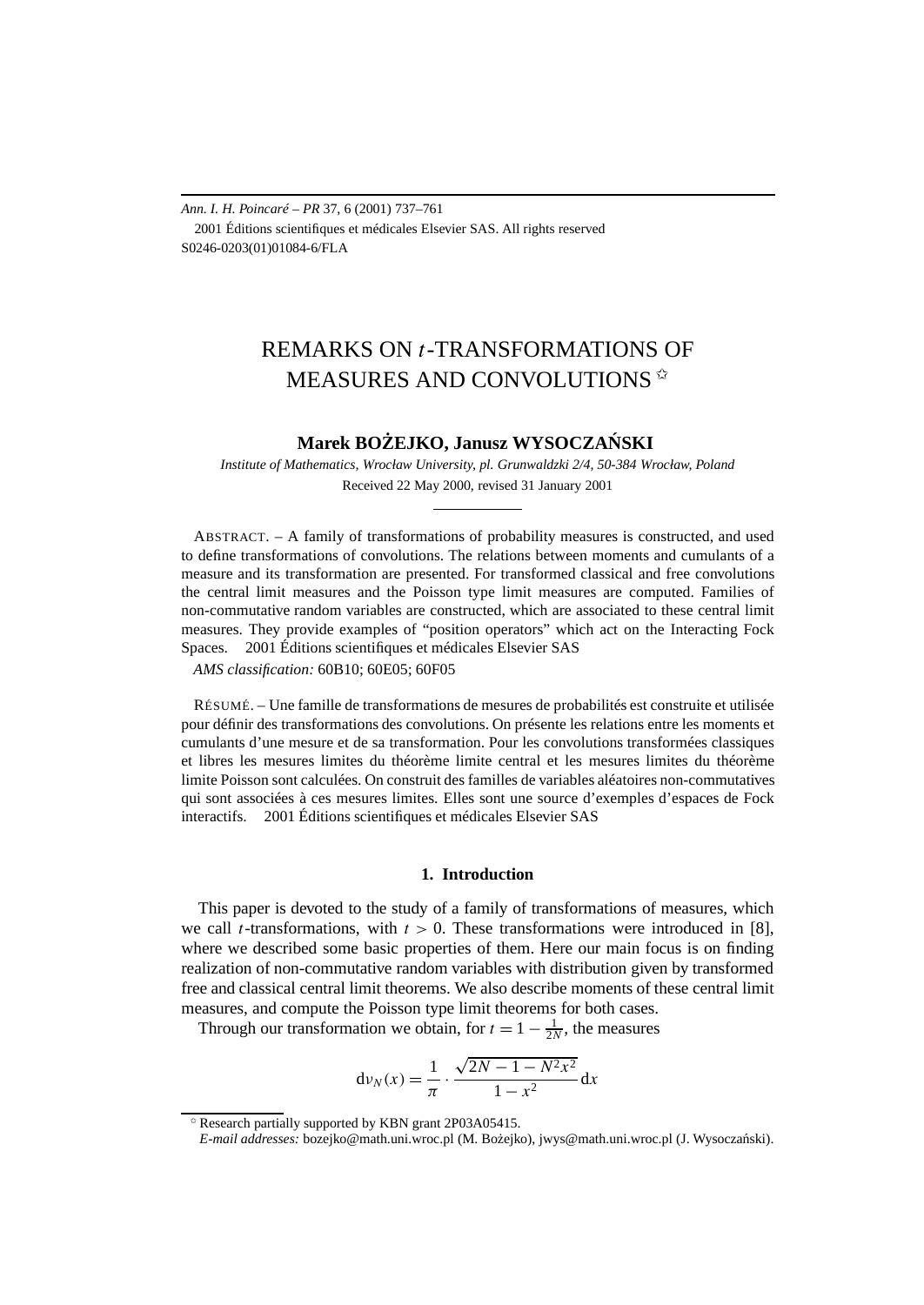with  $|x| \le \frac{\sqrt{2N-1}}{N}$ , which were found by Kesten in [9] as the spectral measures of the simple random walks on free groups on  $N \geq 2$  free generators.

The *t*-transformation of a probability measure can be also thought of as the *t*th Boolean convolution power of the measure, since it transforms the Boolean cumulants by multiplication by the positive number *t*. This is discussed in Section 4. We also exhibit, in Section 10, the relation between moments and cumulants for these convolutions.

In Section 6 we describe moments of the central limit measure for the *t*-transformed free convolution, which turn out to be polynomials in  $t$  with coefficients taken form the *Delaney's table*. For the moments of the central limit theorems for *t*-transformed classical convolution we show in Section 8 a combinatorial formula in which *outer connected components* of (general) partitions play a role.

Our interest is also focused on constructing non-commutative random variables with distributions given by the central limit measures. In the *t*-free case the random variables act on transformed full Fock space, and provide examples of the *Interacting Fock Spaces*, introduced by Accardi, Lu and Volovich in [2], and studied in particular in [1]. Recently Xu proved in [15] the condition for interacting Fock space equivalent to tracial property of the vacuum state on the von Neumann algebra generated by position operators. It turns out that our interacting Fock spaces do not satisfy this condition and, equivalently, the vacuum state is not tracial. The associated von Neumann algebras are studied elsewhere.

Finally, in Section 11, we study the Poisson type limit theorems for both types of convolutions.

## **2. Cauchy transform, continued fractions and orthogonal polynomials**

For a given probability measure  $\mu$  on the real line  $\mathbb R$ , its Cauchy transform  $G_{\mu}$  is defined for  $z \in \mathbb{C}^+ = \{z \in \mathbb{C} : \text{Im } z > 0\}$ , by:

$$
G_{\mu}(z) = \int_{-\infty}^{+\infty} \frac{d\mu(x)}{z - x}
$$
 (2.1)

and, if the measure  $\mu$  has all moments, then by a theorem of Stieltjes (see [4]), it can be expressed as a continued fraction:

$$
G_{\mu}(z) = \cfrac{1}{z - a_1 - \cfrac{b_1}{z - a_2 - \cfrac{b_2}{z - a_3 - \cfrac{b_3}{z - a_4 - \cfrac{b_4}{z - a_5 - \cfrac{b_5}{\ddots}}}}}}\tag{2.2}
$$

The real numbers  $a_1, a_2, \ldots$  and the non-negative numbers  $b_1, b_2, b_3, \ldots$  come from the recurrence formula for the polynomials orthogonal with respect to the measure  $\mu$ .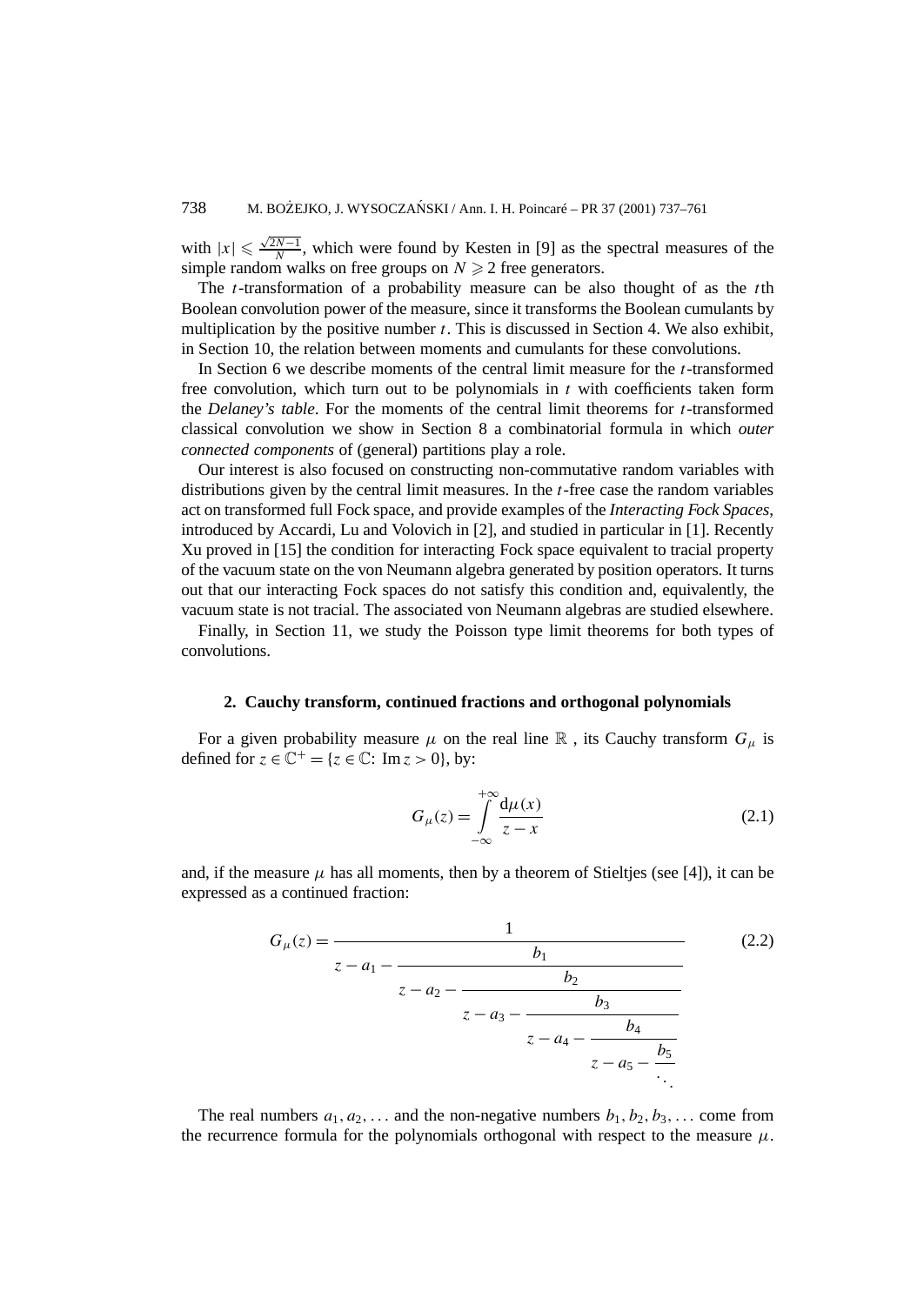Namely, a finite part of the continued fraction is a rational function, thus a quotient of two polynomials:

$$
\frac{Q_n(z)}{P_{n+1}(z)} = \frac{1}{z - a_1 - \frac{b_1}{z - a_2 - \frac{b_2}{z - a_3 - \frac{b_3}{z - a_4 - \ddots \frac{b_n}{z - a_{n+1}}}}}}\tag{2.3}
$$

These polynomials satisfy the following recurrence relations:

$$
(x - a_{n+1})P_n(x) = P_{n+1}(x) + b_n P_{n-1}(x)
$$

and

$$
(x - a_{n+2})Q_n(x) = Q_{n+1}(x) + b_{n+1}Q_{n-1}(x)
$$

for  $n \ge 1$ , with  $P_0(x) = 1 = Q_0(x)$ ,  $P_1(x) = x - a_1$ ,  $Q_1(x) = x - a_2$ .

The polynomials  $\{P_n: n \geq 0\}$  are orthonormal with respect to the measure  $\mu$ , and the polynomials  $\{Q_n: n \geq 0\}$  are associated ones. The most famous is the example of the Chebyshev polynomials of the first kind and of the second kind, where  $\mu(dx)$  =  $\frac{1}{2\pi} \frac{1}{\sqrt{4-x^2}} dx$ , and  $P_n(x) = \cos(n \cdot \arccos x)$ ,  $Q_n(x) = \frac{1}{n+1} P'_{n+1}(x)$ .

#### **3.** *t***-transformation of measures**

We now define a family  ${U_t}_{t\geq0}$  of transformations, which act on probability measures on the real line. The definition is based on properties of the Cauchy transform. For the sake of completeness we recall here basic facts concerning this definition. More details can be found in [8].

Let *t* be a non-negative real number and let  $\mu$  be a probability measure on the real line. Then the function  $G_{\mu t}(z)$  defined by the formula:

$$
\frac{1}{G_{\mu_t}(z)} = \frac{t}{G_{\mu}} + (1 - t)z
$$
\n(3.4)

turns out to be the Cauchy transform of a probability measure denoted by  $U_t(\mu) := \mu_t$ . This is a consequence of the following:

THEOREM 3.1 (Nevanlinna).  $-A$  *function*  $F(z)$  *is the reciprocal of the Cauchy transform of a probability measure on the real line if and only if there exists a positive measure*  $\rho$  *and a constant a such that for*  $\text{Im}(z) > 0$ 

$$
F(z) = a + z + \int_{-\infty}^{+\infty} \frac{1 + xz}{x - z} d\rho(x).
$$
 (3.5)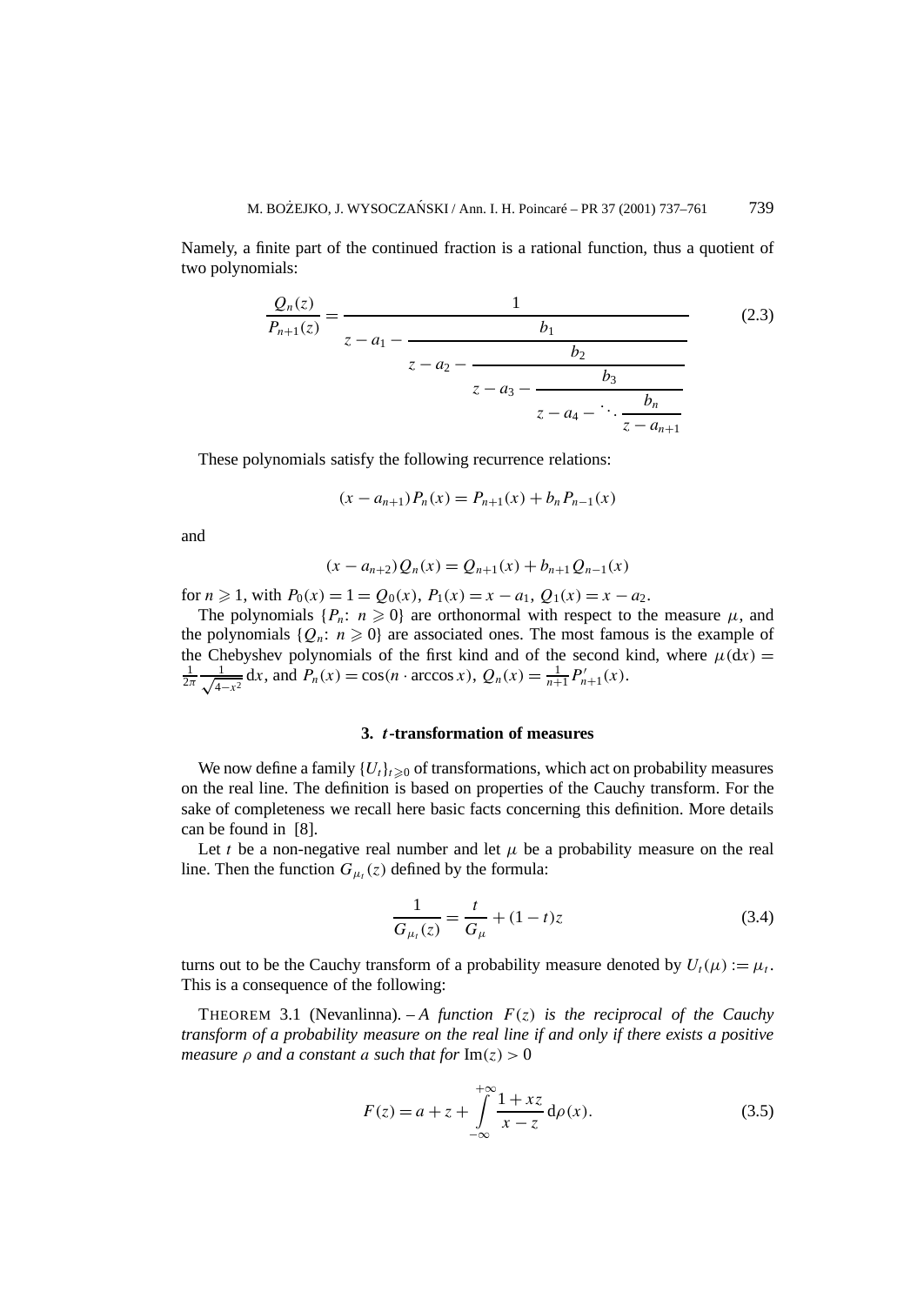COROLLARY 3.2. – *For a pair of probability measures ρ and ν on the real line, and a real number*  $0 \le t \le 1$  *there exists a probability measure*  $\mu$  *such that* 

$$
\frac{1}{G_{\mu}(z)} = \frac{t}{G_{\nu}} + \frac{(1-t)}{G_{\rho}}.
$$
\n(3.6)

This follows directly from the Nevanlinna's theorem. For our special choice of the measure  $\rho = \delta_0$ , we get a little more:

COROLLARY 3.3. – *For a given probability measure*  $\mu$  *and a non-negative number*  $t \geqslant 0$ , there exists a (unique) probability measure  $\mu_t$  such that

$$
\frac{1}{G_{\mu_t}(z)} = \frac{t}{G_{\mu}} + (1 - t)z.
$$
 (3.7)

*Proof. –* It follows from the Nevanlinna's theorem, that

$$
\frac{t}{G_{\mu}} + (1 - t)z = tF(z) + (1 - t)z = ta + z + \int_{-\infty}^{+\infty} \frac{1 + xz}{x - z} d(t\rho)(x)
$$
(3.8)

is the reciprocal of the Cauchy transform of a probability measure, denoted by  $\mu_t$ .  $\Box$ 

The *t*-transformation of a measure is best seen in terms of its continued fraction representation. It just multiplies the coefficients  $a_1$  and  $b_1$  by the positive number  $t$ :

$$
G_{\mu_t}(z) = \frac{1}{z - t \cdot a_1 - \frac{b_2}{z - a_2 - \frac{b_2}{z - a_3 - \frac{b_3}{z - a_4 - \frac{b_4}{z - a_5 - \frac{b_5}{\ddots}}}}}} (3.9)
$$

so only the "first level" is multiplied by *t*.

*Example*. – We shall show the *t*-transformation of a probability measure concentrated in two points. Let  $\mu = p\delta_a + q\delta_b$  be the measure, with  $a < b$  and  $p + q = 1$ ,  $p, q \ge 0$ . The *t*-transformation of  $\mu$  is the measure  $\mu_t = P \delta_A + Q \delta_B$  where

$$
A = \frac{1}{2} \left\{ (a+b) - (b-a)\sqrt{1 - 4(1-t)pq} \right\},
$$
  
\n
$$
B = \frac{1}{2} \left\{ (a+b) + (b-a)\sqrt{1 - 4(1-t)pq} \right\},
$$
 
$$
P = \frac{pb + qa - A}{a+b-2A}.
$$

It follows from these formulas, that  $a + b = A + B$ , and  $a < A < B < b$ , if  $t \neq 1$ . It should also be understood that these formulas are trivialized for  $t = 1$ .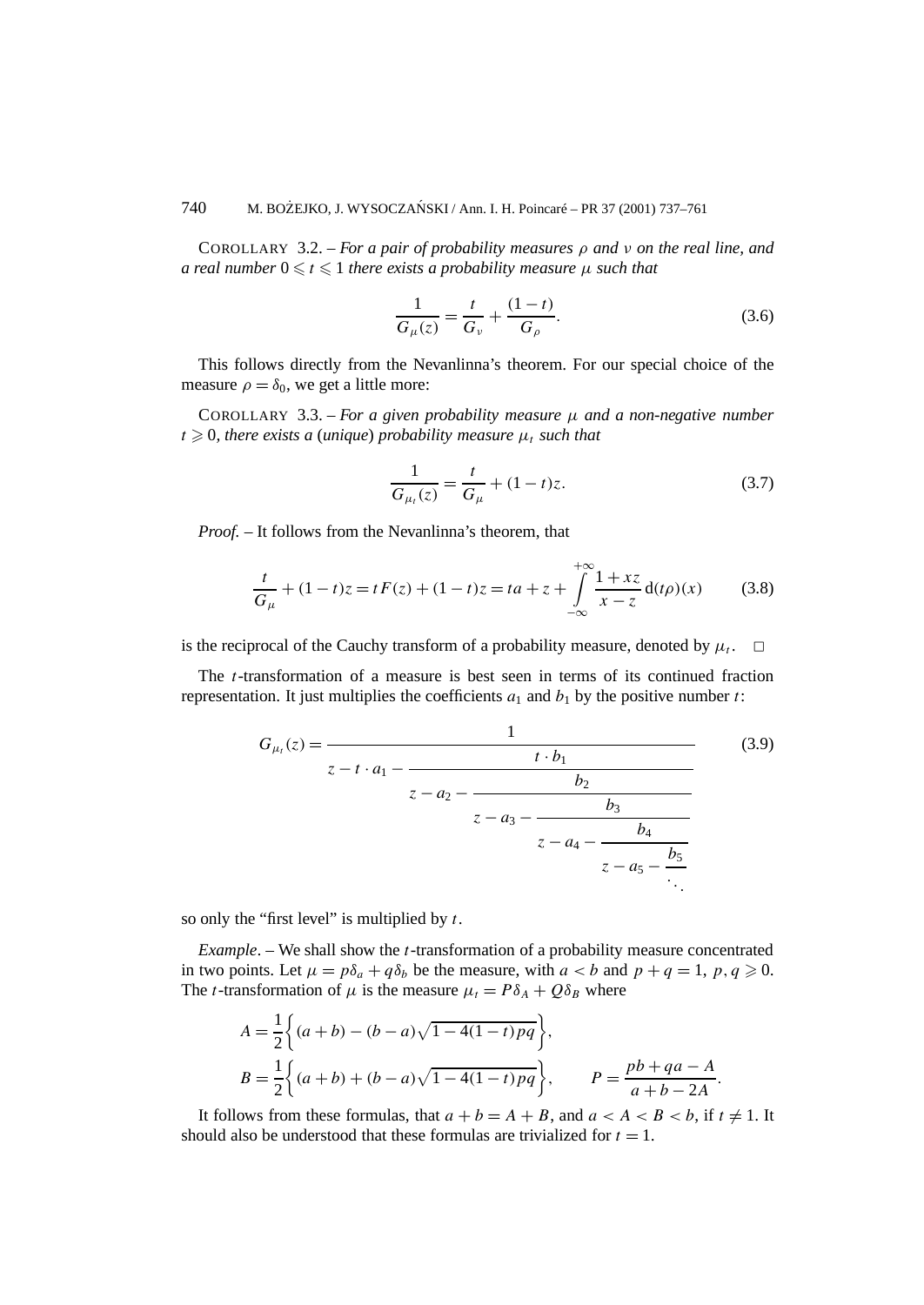Now we describe the change of moments, which is done by the *t*-transformation. Namely, we exhibit the relation between moments  $a_n = \int x^n d\mu(x)$  of a measure  $\mu$  and moments  $b_n = \int x^n d\mu_t(x)$  of its *t*-transformation. We have the following

PROPOSITION 3.4. – *Let*  $t, s > 0$  *be inverse of each other,*  $st = 1$ *, then for any positive integer n we have*

(1)

$$
b_n = ta_n + (t-1) \cdot \sum_{k=1}^{n-1} a_k b_{n-k},
$$

(2)

$$
a_n = sb_n + (s - 1) \cdot \sum_{k=1}^{n-1} a_k b_{n-k},
$$

(3)

$$
b_n = \frac{t}{t-1} \cdot \sum_{k=1}^n \sum_{j_1 + \dots + j_k = n} a_{j_1} \cdot a_{j_2} \cdot \dots \cdot a_{j_k} \cdot (t-1)^k,
$$

(4)

$$
b_n = \frac{t}{t-1} \cdot \sum_{\mathcal{V} \in \mathcal{NC}_n^0} a(\mathcal{V}) \cdot (t-1)^{\sharp blocks(\mathcal{V})},
$$

*where*  $\mathcal{NC}_n^0$  *is the set of these non-crossing partitions of the set*  $\{1, 2, ..., n\}$ *, which have only outer blocks (those are sometimes called "Boolean" partitions). If*  $V =$  ${B_1, B_2, \ldots, B_k}$  *is such partition, consisting of k* (*outer*) *blocks, with*  $\sharp(B_s) = j_s$ *, then in our notation*  $a(\mathcal{V}) = a_{j_1} \cdot \cdots \cdot a_{j_k}$ .

*Proof. –* First two formulas are equivalent in an obvious way. To prove any of them one may use relation between Cauchy transformation of a measure and the generating function of its moments:

$$
G(z) = \frac{1}{z}M\left(\frac{1}{z}\right).
$$

Generating function  $M_t(z)$  of moments of  $\mu_t$  is then related to the generating function  $M(z)$  of moments of  $\mu$  by

$$
M(z) = t M_t(z) + (1-t) M(z) \cdot M_t(z).
$$

Leibniz's formula for multiple differentiation gives then for  $z = 0$ 

$$
\frac{M^{(n)}(0)}{n!} = t \frac{M_t^{(n)}(0)}{n!} + (1-t) \sum_{k=0}^n \frac{M^{(k)}(0)}{k!} \cdot \frac{M_t^{(n-k)}(0)}{(n-k)!}
$$

which implies the desired formula.  $\Box$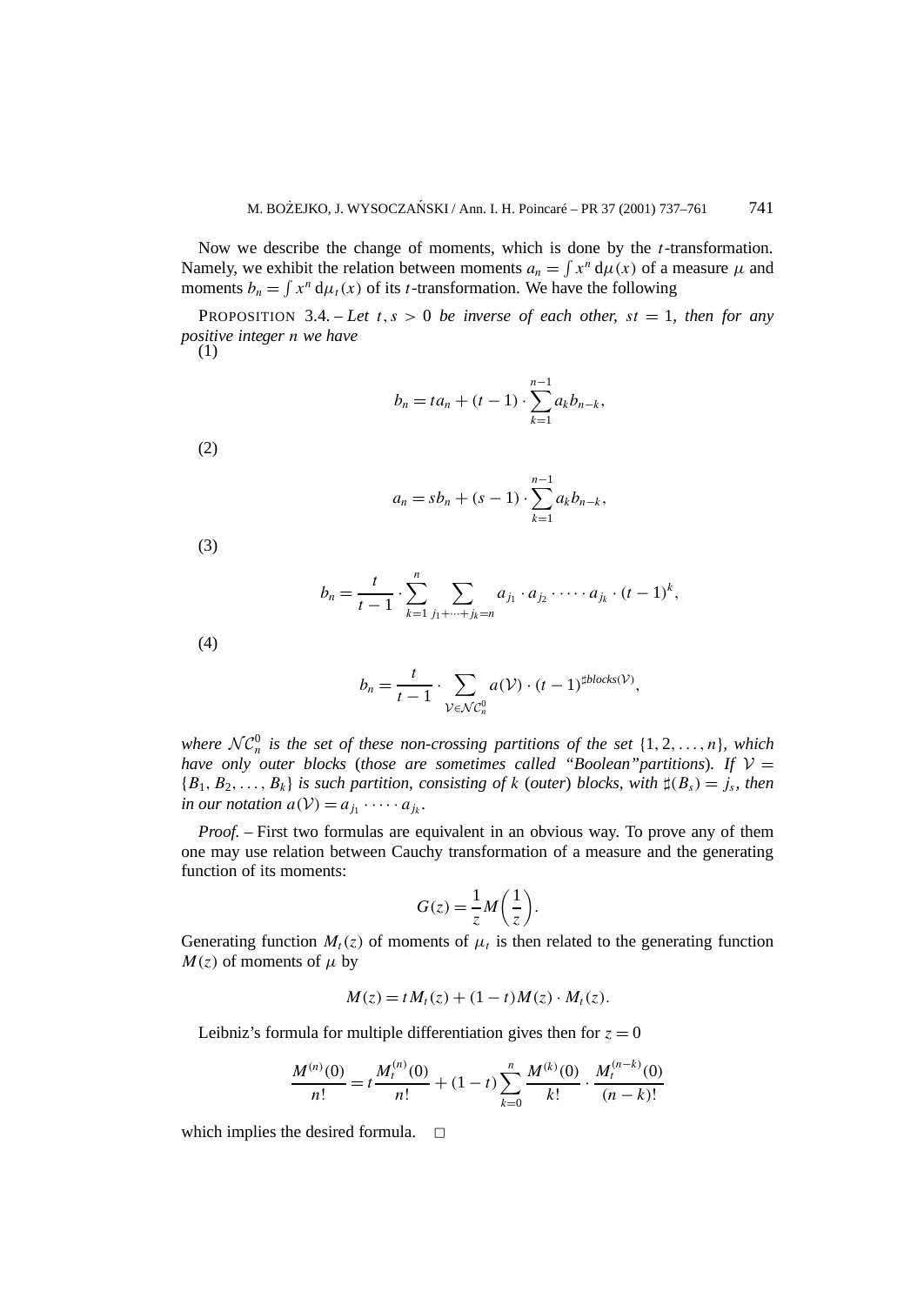#### **4.** *t***-transformation as the Boolean convolution power**

In this section we shall show that our *t*-transformation can be identified with convolution power of the Boolean convolution.

A comprehensive study of Boolean convolution was done by Speicher and Woroudi in [14]. For our purpose let us recall only that the Boolean convolution cumulants' generating function  $\mathcal{K}_{\nu}(z) = \sum_{n=1}^{\infty} K_{\nu}(n) \cdot z^n$ , of a measure  $\nu$ , is related to the Cauchy transform  $G_{\nu}(z)$  by the formula

$$
G_{\nu}(z) = \frac{1}{z - \mathcal{K}_{\nu}(z)}.
$$
\n(4.10)

As the general idea of a cumulant function is that it transforms convolution of measures into addition of their cumulants, an *n*th convolution power of a measure is transformed into multiplication of its cumulants' sequence by *n*. Therefore, we interpret multiplication of the Boolean cumulant sequence  $(K_v(n))_{n=1}^{\infty}$  by a positive real number *t* as taking the *t*th Boolean convolution power of the measure *ν*.

For a probability measure  $\mu$  let us consider its *t*-transformation  $\mu_t$ . Then, for the Boolean cumulants we may write the formula:

$$
G_{\mu_t}(z) = \frac{1}{z - \mathcal{K}_{\mu_t}(z)}.
$$
\n(4.11)

Comparing this with the definition of *t*-transformation we obtain

$$
tz - \frac{t}{G_{\mu}(z)} = \mathcal{K}_{\mu_t}(z). \tag{4.12}
$$

However, the left-hand side of the above equation is, by definition of the Boolean cumulants, equal  $t \cdot \mathcal{K}_u(z)$ . Hence we obtain

$$
t \cdot \mathcal{K}_{\mu}(z) = \mathcal{K}_{\mu_t}(z). \tag{4.13}
$$

Thus the Boolean cumulants of *t*-transformed measure are obtained by multiplying by *t* the Boolean cumulants of the original measure. As we observed above, this multiplication may be interpreted as taking *t*th Boolean convolution power of the original measure. Hence our *t*-transformation turns out to be the same as *t*th Boolean convolution power.

### **5.** *t***-transformation of convolutions**

The *t*-convolution  $\oplus_t$  is defined in the following way. Given two probability measures  $\mu$  and  $\nu$  on the real line, a non-negative number *t*, and a convolution  $\oplus$  (for which the classical convolution, free Voiculescu convolutions, Boolean free convolution, and other convolutions may serve) one defines:

$$
\mu \oplus_t \nu = (\mu_t \oplus \nu_t)_{1/t} = \mathcal{U}_{\frac{1}{t}}(\mathcal{U}_t(\mu) \oplus \mathcal{U}_t(\nu)). \tag{5.14}
$$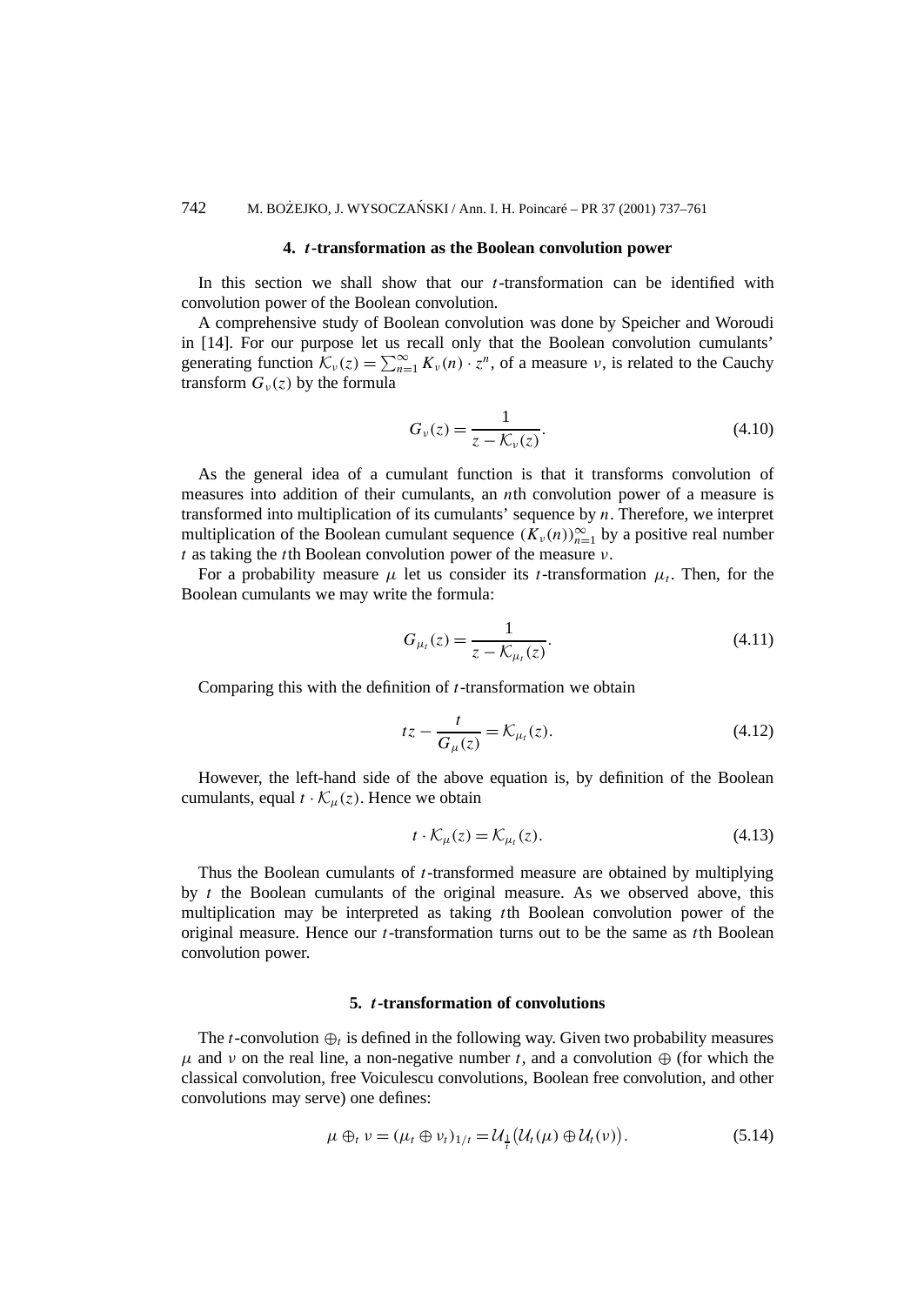If a given convolution is associative, then also its *t*-transformation is associative. In [8] we proved central limit theorems for *t*-transformed convolutions, and showed what was the limit in the cases of classical, free and Boolean convolutions. Since we shall be especially interested in the *t*-transformed free and classical convolutions, we recall the form of the limit measures in both cases.

*Example*. – In the case of *t*-transformed classical convolution the central limit measure has the following Cauchy transform:

$$
G_{\mu^{(t)}}(z) = \frac{1}{z - \frac{1}{z - \frac{2t}{z - \frac{3t}{z - \frac{5t}{z - \frac{5t}{\ddots}}}}}}\tag{5.15}
$$

and in the case of *t*-transformed free convolution the Cauchy transform of the central limit measure is:

$$
G_{\nu^{(t)}}(z) = \cfrac{1}{z - \cfrac{1}{z - \cfrac{t}{z - \cfrac{t}{z - \cfrac{t}{z - \cfrac{t}{z - \ddots}}}}}}
$$
(5.16)

The second measure was first found by Kesten [9] for  $t = 1 - \frac{1}{2N}$ , as the spectral measure for the simple random walk on free group on *N* free generators. In our case

$$
G_{\nu^{(t)}}(z) = \frac{z(\frac{1}{2} - t) + \frac{1}{2}\sqrt{z^2 - 4t}}{z^2(1 - t) - 1}
$$
\n(5.17)

and the measure  $v^{(t)}$  has absolutely continuous part of the form  $\frac{1}{2\pi}$ . √ $\frac{\sqrt{4t-x^2}}{1-(1-t)x^2}$  d*x* and is supported on the interval  $[-2\sqrt{t}, 2\sqrt{t}]$ . For  $t < \frac{1}{2}$  the measure has atoms in  $\pm \frac{1}{\sqrt{1}}$  $\frac{1}{1-t}$ .

More general formula was also computed in [5] for the central limit theorem for conditionally free convolution, where our case is obtained for  $\alpha = 1, \beta = \sqrt{t}$ .

#### **6. Moments of the central limit measure for the** *t***-transformed free convolution**

A general result by Bo˙zejko describes moments of a measure by means of the coefficients in its Cauchy transform. The description involves the notion of "depth" of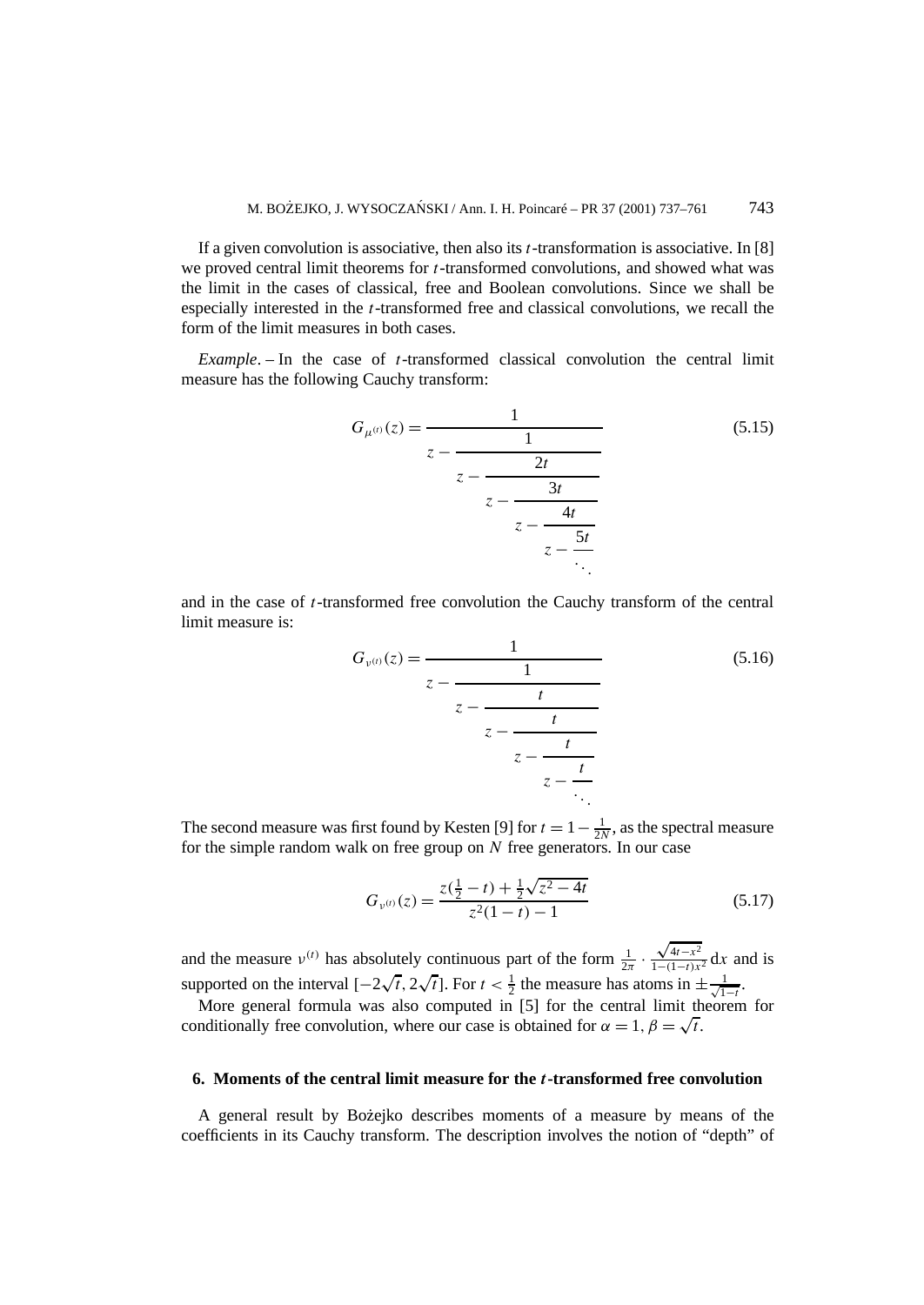blocks in non-crossing partitions. The formula may be found, for example, in [1]. It follows from this result that in the case we consider, where  $a_n = 0$  and  $b_n = t$  for  $n \ge 2$ ,  $b_1 = 1$ , one obtains the following formula for the moments:

$$
m_{2n} = C_n(t) = \sum_{\mathcal{V} \in \mathcal{NC}_2(2n)} t^{\sharp in(\mathcal{V})},\tag{6.18}
$$

where  $\sharp in(V)$  is the number of inner blocks of a partition V and  $\mathcal{NC}_2(2n)$  is the set of all non-crossing 2-partitions with two-element blocks only. For a non-crossing partition  $V \in \mathcal{NC}(n)$  with blocks  $V = \{B_1, B_2, \ldots, B_k\}$  a block  $B_i = \{s_1, s_2, \ldots, s_{i_i}\}$  is called *outer* if there are no numbers  $1 \leqslant p < q \leqslant n$ , both in some other block of V, such that  $p < s_1, s_2, \ldots, s_i, < q$ . Blocks which do not enjoy this property are called *inner*. For example, the block which contains the number 1 is always outer, as well as the block which contains the number *n*. So there is always at least one outer block in a non-crossing partition. The trivial partition  $V = {B}$  for which  $B = {1, 2, ..., n}$  consists of one outer block only. On the other hand, if a partition contains the outer block  $B = \{1, n\}$ , then all other blocks are inner.

Since the considered measure is symmetric, all odd moments are zero, and the 2*n*th moment is a polynomial in *t* of degree  $n - 1$ . These polynomials, denoted by  $C_n(t)$ , are described in the following

**PROPOSITION** 6.1. – *The polynomials*  $C_n(t)$  *are given by*  $C_1(t) = 1$  *and* 

$$
C_n(t) = 1 + \sum_{k=0}^{n-2} t^{k+1} \cdot \left\{ \binom{n+k}{k+1} - \binom{n+k}{k} \right\}.
$$
 (6.19)

*In particular, for*  $t = 1$ *, we obtain Catalan numbers:* 

$$
C_n(1) = c_n = \frac{1}{n+1} \binom{2n}{n}.
$$

*Proof. –* The proof is based on the following recurrence formula:

$$
\mathcal{C}_n(t) = \sum_{k=1}^n c_{k-1} \cdot t^{k-1} \cdot \mathcal{C}_{n-k}(t),
$$

where the *k*th Catalan number  $c_k = \sharp \mathcal{NC}_2(2k)$  is the number of non-crossing pair partitions on a 2*k*-element set. The formula can be seen by considering sums over all 2 partitions containing the block  $\{1, 2k\}$ , for  $k = 1, 2, \ldots, n$  separately. Each such partition contains  $k - 1$  inner blocks inside the block  $\{1, 2k\}$  and there is  $c_{k-1}$  such partitions.

This formula allows to compute the following generating function of the sequence  $C_n(t)$ :

$$
C(x,t) = \sum_{n=0}^{\infty} C_n(t) \cdot x^n = \frac{1}{1 - x \cdot S(tx)} = \frac{2t}{2t - 1 + \sqrt{1 - 4tx}},
$$

where  $S$  is the generating function of the Catalan numbers.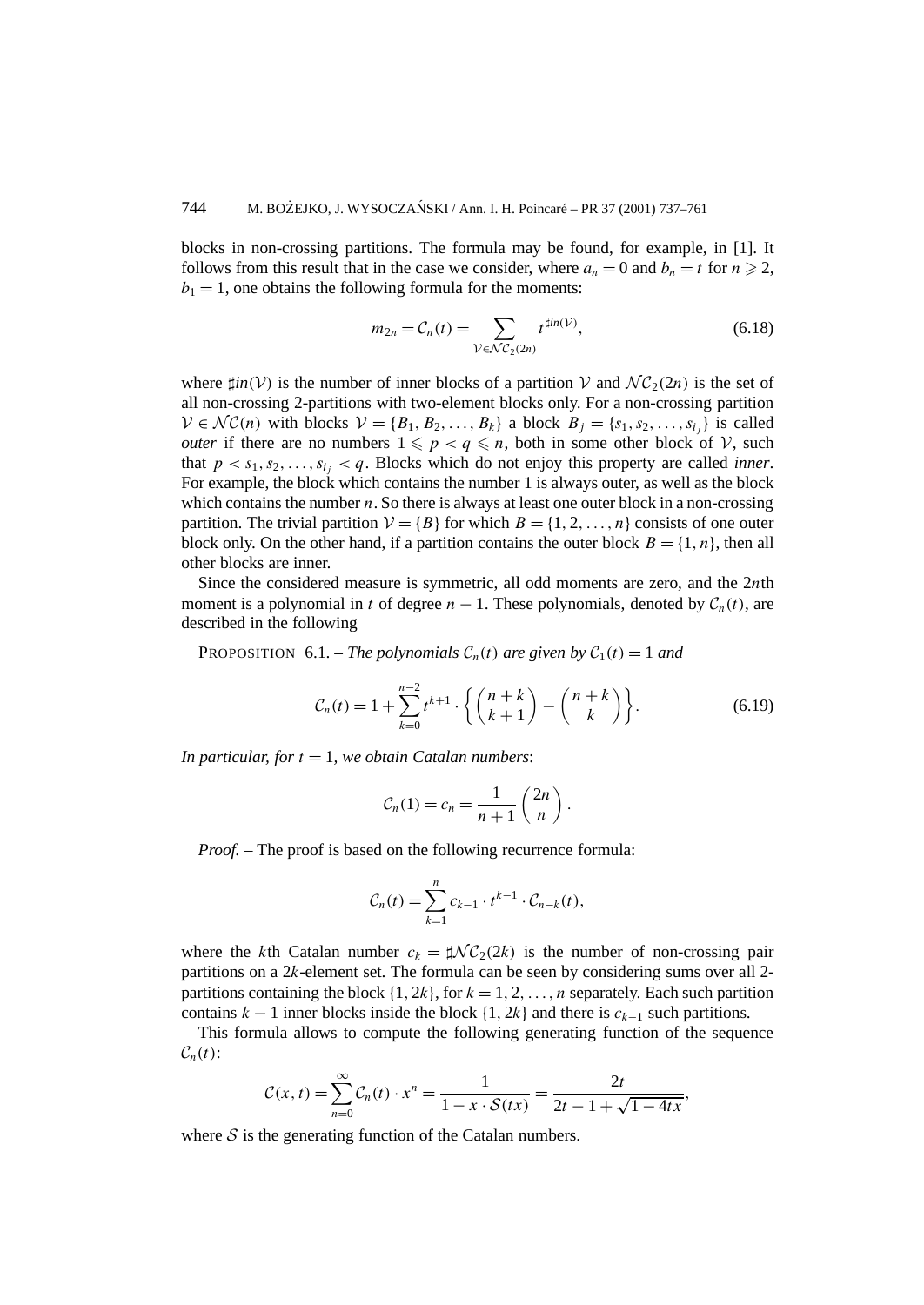By expanding the function  $C$  into Taylor series in the variable  $x$  one gets the coefficients as stated in the proposition.  $\Box$ 

The coefficients

$$
\binom{n+k}{k+1}-\binom{n+k}{k}\,,
$$

with  $n \ge 1$ ,  $0 \le k \le n-2$ , of the polynomials  $C_n(t)$  form an interesting triangular table, called *Delaney's table*:

The rows are indexed by *n*, and the columns by *k*. Two most right numbers in each row are equal, and the right side of the "triangle" is formed by the sequence of Catalan numbers, since

$$
\binom{n+n-3}{n-2} - \binom{n+n-3}{n-3} = \binom{n+n-2}{n-1} - \binom{n+n-2}{n-2} = \frac{1}{n} \binom{2n-2}{n-1} = c_{n-1}.
$$

Moreover, the recurrence for computing the terms of the table is the following. Each number is the sum of the one above it and the one on the left-hand side next to it. Another property is that the sum of, say, k consecutive numbers in a given row, starting form (the most left number) 1 is equal to the number in the next row, standing just below the last number in the summation. In particular, the sum of all numbers in an *n*th row is equal to the  $(n-1)$ -st Catalan number  $c_{n-1}$ .

#### **7. Model of** *t***-free gaussian random variables**

We are now going to construct a family of operators on a Hilbert space, and a state on a ∗-algebra generated by this family, with the distribution given by the central limit measure for the *t*-transformed free convolution. Our construction will depend on modification of a full Fock space and of creation and annihilation operators there.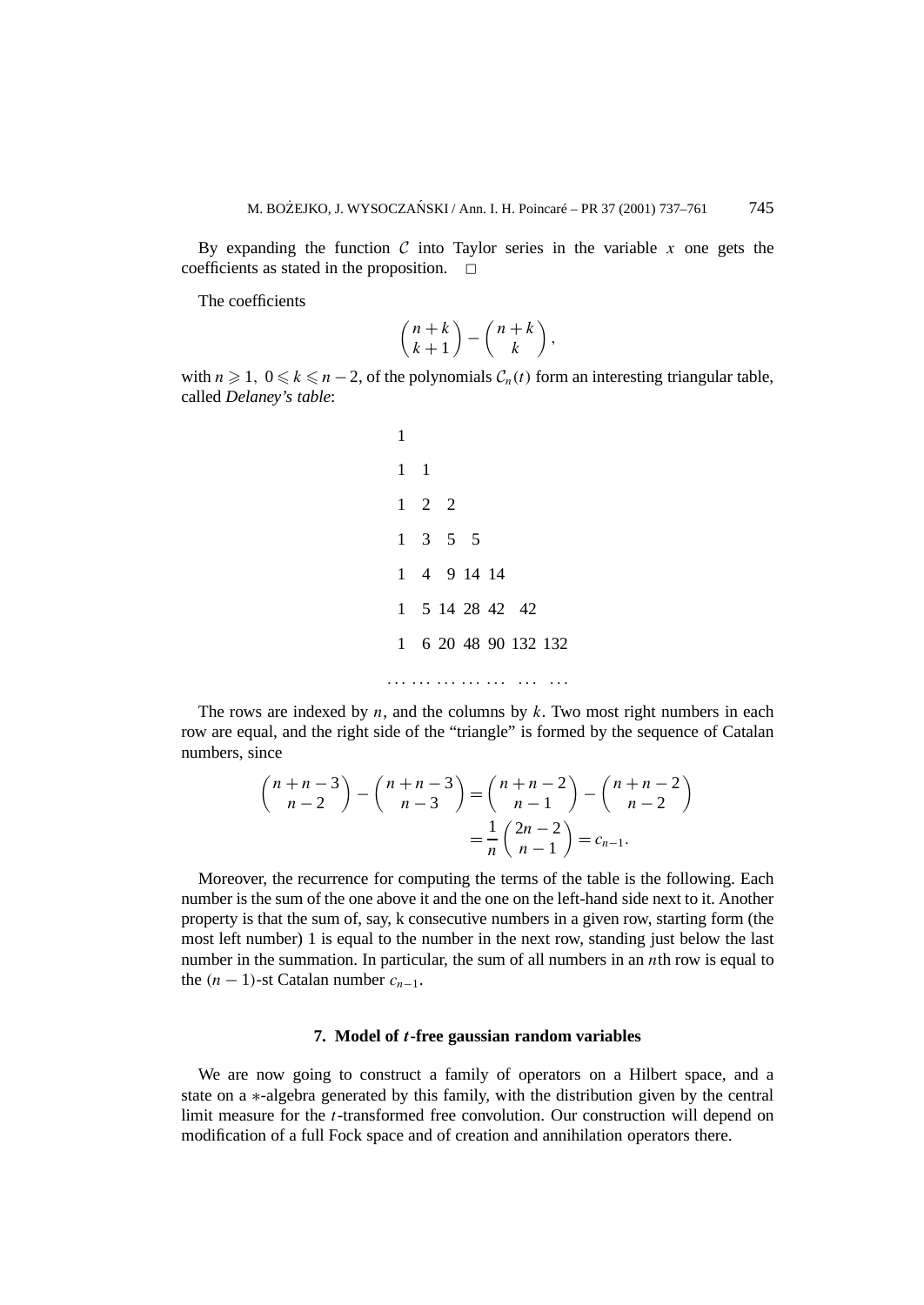For  $t \ge 0$  and a given Hilbert space H with the scalar product  $\langle \cdot | \cdot \rangle$ , we consider the Fock space

$$
\mathcal{F}_t(\mathcal{H}) = \mathbb{C}\Omega \oplus \bigoplus_{n\geqslant 1} \mathcal{H}^{\otimes n}
$$

completed with respect to the following scalar product:

$$
(x_1 \otimes x_2 \otimes \cdots \otimes x_n \mid y_1 \otimes y_2 \otimes \cdots \otimes y_k)_t = \delta_{n,k} \cdot t^{n-1} \cdot \prod_{j=1}^n \langle x_j \mid y_j \rangle, \quad (\Omega \mid \Omega)_t = 1.
$$

Now, given a vector  $f \in H$ , we define creation operator  $B(f)$  and annihilation operator  $A(f)$  on  $\mathcal{F}_t(\mathcal{H})$ . For arbitrary  $x_1, x_2, \ldots, x_n \in \mathcal{H}$  we put

$$
B(f)x_1 \otimes x_2 \otimes \cdots \otimes x_n = f \otimes x_1 \otimes x_2 \otimes \cdots \otimes x_n, \quad B(f)\Omega = f,
$$

where  $n \geqslant 1$ , and

$$
A(f)x_1 \otimes x_2 \otimes \cdots \otimes x_n = t \cdot \langle x_1 | f \rangle x_2 \otimes \cdots \otimes x_n,
$$
  

$$
A(f)\Omega = 0, \quad A(f)x_1 = \langle x_1 | f \rangle \Omega,
$$

where  $n \geq 2$ . As one would expect, these operators are chosen to be adjoints of each other with respect to the scalar product.

PROPOSITION 7.1. – In the Hilbert space  $\mathcal{F}_t(\mathcal{H})$  with the scalar product  $(·)_{t}$ , for *any*  $f \in H$ *, and any*  $\xi, \eta \in \mathcal{F}(\mathcal{H})$ 

$$
(A(f)\xi \mid \eta)_t = (\xi \mid B(f)\eta)_t.
$$

*Proof.* – First we check the case  $\eta = \Omega$ ,  $\xi = x \in \mathcal{H}$ :

$$
(A(f)x \mid \Omega)_t = \langle x \mid f \rangle, \qquad (x \mid B(f)\Omega)_t = (x \mid f)_t = \langle x \mid f \rangle.
$$

It now suffices to show this property for all  $\xi = x_1 \otimes x_2 \otimes \cdots \otimes x_n$  and  $\eta = y_2 \otimes y_3 \otimes \cdots \otimes y_n$  $\cdots \otimes y_n$ , with  $n \geq 2$  and  $x_1, \ldots, x_n, y_2, \ldots, y_n \in \mathcal{H}$ .

We have then,

$$
\begin{aligned} \left(A(f)x_1 \otimes x_2 \otimes \cdots \otimes x_n \mid y_2 \otimes \cdots \otimes y_n\right)_t \\ &= t \cdot \langle x_1 \mid f \rangle (x_2 \otimes \cdots \otimes x_n \mid y_2 \otimes \cdots \otimes y_n)_t \\ &= t^{n-1} \cdot \langle x_1 \mid f \rangle \cdot \prod_{j=2}^n \langle x_j \mid y_j \rangle \end{aligned}
$$

and

$$
(x_1 \otimes \cdots \otimes x_n \mid B(f)y_2 \otimes \cdots \otimes y_n)_t = (x_1 \otimes \cdots \otimes x_n \mid f \otimes y_2 \otimes \cdots \otimes y_n)_t
$$
  
=  $t^{n-1} \cdot \langle x_1 \mid f \rangle \cdot \prod_{j=2}^n \langle x_j \mid y_j \rangle$ .  $\square$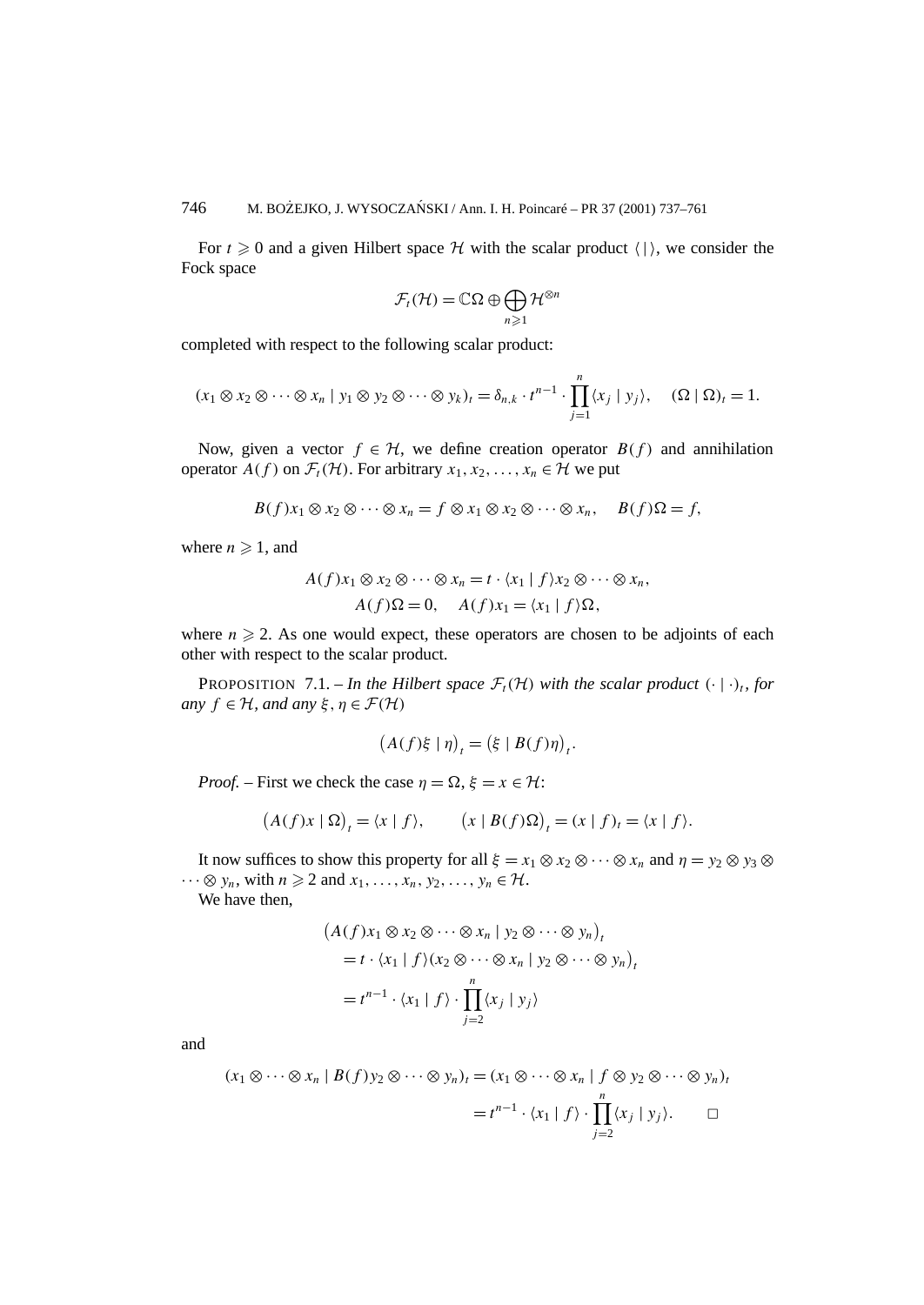*Remark* 7.2. – Our construction is a concrete example of the general notion of INTERACTING FOCK SPACES, introduced by Accardi, Lu and Volovich in [2], and studied also in [1]. Namely, in the general construction we take the sequence  $\lambda_n = t^{n-1}$ for  $n \geq 1$  to obtain scalar product on our transformed Fock space, as well as the creation and annihilation operators.

Now let us define a vacuum state  $\varphi$  on all bounded operators *T* on the Fock space  $\mathcal{F}_t(\mathcal{H})$ :

$$
\varphi(T) = (T\Omega \mid \Omega)_t
$$

and position operators  $G(f) = A(f) + B(f)$ , where  $f \in H$ .

THEOREM 7.3. – *For any vector*  $f \in H$  *with unit length, the position operator*  $G(f)$ *has the distribution with respect to the vacuum state ϕ given by the central limit measure for the t-transformed free convolution, and hence the moments are expressed by the formula*:

$$
\varphi\big(G(f)^{2n}\big) = \sum_{\mathcal{V} \in \mathcal{NC}_2(2n)} t^{\text{timer}(\mathcal{V})}.
$$
\n(7.20)

*Proof.* – Let us fix a unit vector  $f \in H$ , and write for short  $G = G(f)$ ,  $A^0 = A(f)$ , and  $A^1 = B(f)$ . Since both creation and annihilation change the "parity" of a simple tensor, mapping  $\mathcal{H}^{\otimes n}$  into  $\mathcal{H}^{\otimes (n+1)}$  or  $\mathcal{H}^{\otimes (n-1)}$ , the odd moments of *G* are zero:

$$
\varphi(G^{2n+1}) = \sum_{s_1,\ldots,s_{2n+1}\in\{0,1\}} (A^{s_1}\cdots A^{s_{2n+1}}\Omega \mid \Omega)_t = 0.
$$

To find the even moments we make use of the idea of Feller of associating with each nonzero term in the sum  $\sum_{s_1,\dots,s_{2n}\in\{0,1\}} (A^{s_{2n}} \cdots A^{s_1} \Omega \mid \Omega)_t$  a path on the carthesian plane, which connects points  $(0,0)$  and  $(n, n)$  through the lattice points  $(m, k)$  with  $0 \le m \le k \le n$ . Let us recall that the path associated to  $A^{s_{2n}} \cdots A^{s_1}$  consists of  $2n$ intervals of length 1, where the *k*th interval is vertical if  $s_k = 1$  and horizontal if  $s_k = 0$ . Thus the first interval is always vertical from  $(0, 0)$  to  $(0, 1)$ , since only for  $s_1 = 1$  we get a nonzero term; for  $s_1 = 0$  there is  $A^0 \Omega = A \Omega = 0$ . The second interval is vertical, if  $s_2 = 1$ , or horizontal, if  $s_2 = 0$ . It follows that the last interval connects  $(n - 1, n)$ with  $(n, n)$ , because a nonzero term must have  $s_{2n} = 0$  (by the symmetry in the scalar product). In this way to every sequence  $(s_{2n},...,s_1)$  we associate an appropriate path, but a nonzero term in the considered sum has also factors *t* in some powers, because annihilations add them. In general,  $A^{s_k} \cdots A^{s_1} \Omega$  is of the form  $t^j \cdot f^{\otimes r}$  with  $f^{\otimes r} = \Omega$  for  $r = 0$ , where  $r = \frac{1}{2}s_i = 1 - \frac{1}{2}s_i = 0$ . Thus a nonzero term one gets' only for sequences  $(s_{2n},...,s_1)$  with the same number of zeros and ones. Let us find out the power of *t* in such term. The crucial observation is that a factor  $t$  appears each time the annihilation *A* acts on a simple tensor  $f^{\otimes k}$  with  $k \ge 2$ . This correspond to the part of the associated path, which is above the straight line from  $(0, 1)$  to  $(n - 1, n)$ ; the power of *t* is equal to the number of vertical segments above this line. Now we will show that there is a oneto-one correspondence between sequences  $(s_{2n}, \ldots, s_2, s_1)$ , which give nonzero terms, associated paths, and elements of the set  $\mathcal{NC}_2(2n)$  of non-crossing 2-partitions of the set  $\{1, 2, \ldots, 2n\}$ . Given such sequence we have  $s_1 = \cdots = s_i = 1$  for a unique  $1 \leq i \leq n$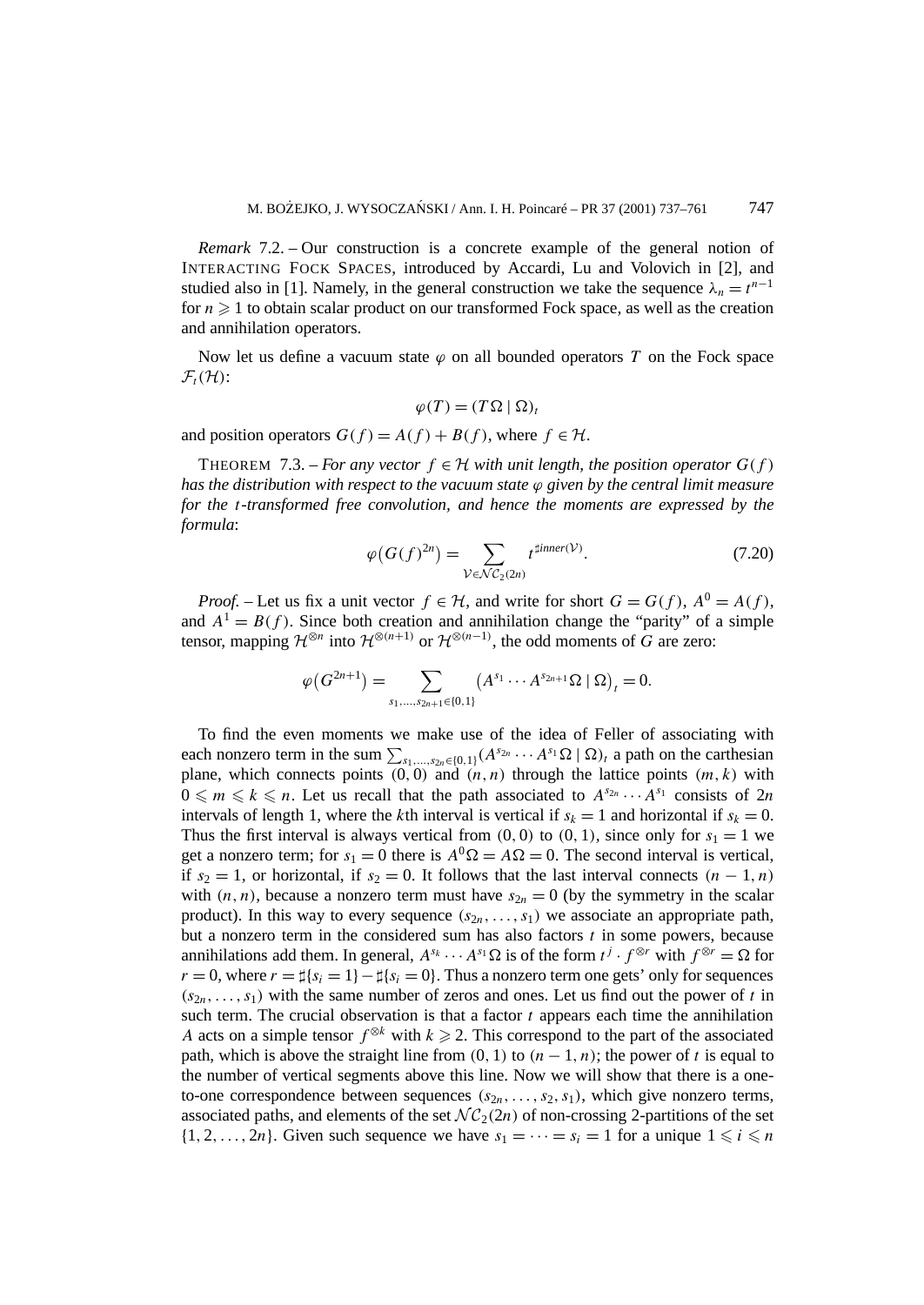with  $s_{i+1} = 0$ . Then we say that  $\{i, i + 1\}$  is a block of the corresponding 2-partition. To obtain other blocks, each of which must contain exactly 2 elements, we use induction on *n*, "deleting"  $s_{i+1}$  and  $s_i$  from the sequence, and repeating the same procedure for a shorter sequence of  $2n - 2$  elements. Then the induction works. Now let us observe that each block obtained in this way corresponds to a couple of segments in the associated path, and that if one of these segments has an end on the line form  $(0, 0)$  to  $(n, n)$ , then the other segment also enjoys this property and, consequently, the corresponding block is outer. All other blocks of the associated 2-partition are inner. This shows that the number of inner blocks is equal to the number of vertical segments of the associated path, which are above the line from  $(0, 1)$  to  $(n - 1, n)$  (we allow segments which have one common point with this line, like the segment from *(*1*,* 2*)* to *(*1*,* 3*)*). It follows that the power of *t* in a nonzero term  $(A^{s_{2n}} \cdots A^{s_1} \Omega \mid \Omega)$ , is exactly the same as the number of inner blocks of the corresponding 2-partition.  $\square$ 

## **8. Moments of the central limit measure for the** *t***-transformed classical convolution**

In this section we are going to prove, that the measure which appears in the central limit theorem for *t*-transformed classical convolution, and which has the Cauchy transform given by the following continued fraction:

$$
G_{\mu^{(t)}}(z) = \frac{1}{z - \frac{1}{z - \frac{2t}{z - \frac{3t}{z - \frac{4t}{z - \frac{5t}{\ddots}}}}}}\tag{8.21}
$$

has moments expressed by a formula similar to (6.18). Let us observe, that the odd moments of the measure are all zero, since the measure is symmetric.

We start with showing the relation between moments of the considered measure and moments of the gaussian measure.

LEMMA 8.1. – Let g be the gaussian measure with density  $dg(x) = \frac{1}{\sqrt{2\pi}}e^{-x^2/2} dx$ , and *let*  $\mu$  *be the central limit measure for t-transformed classical convolution. Let also*  $G_g$ , *Gµ be Cauchy transforms of these measures, and let Mg, Mµ be generating functions of moments of these measures. Then*

$$
G_{U_t\mu}(z) = \frac{1}{\sqrt{t}} G_g\left(\frac{z}{\sqrt{t}}\right), \qquad M_{\mathcal{U}_t\mu}(z) = M_g\left(z\sqrt{t}\right). \tag{8.22}
$$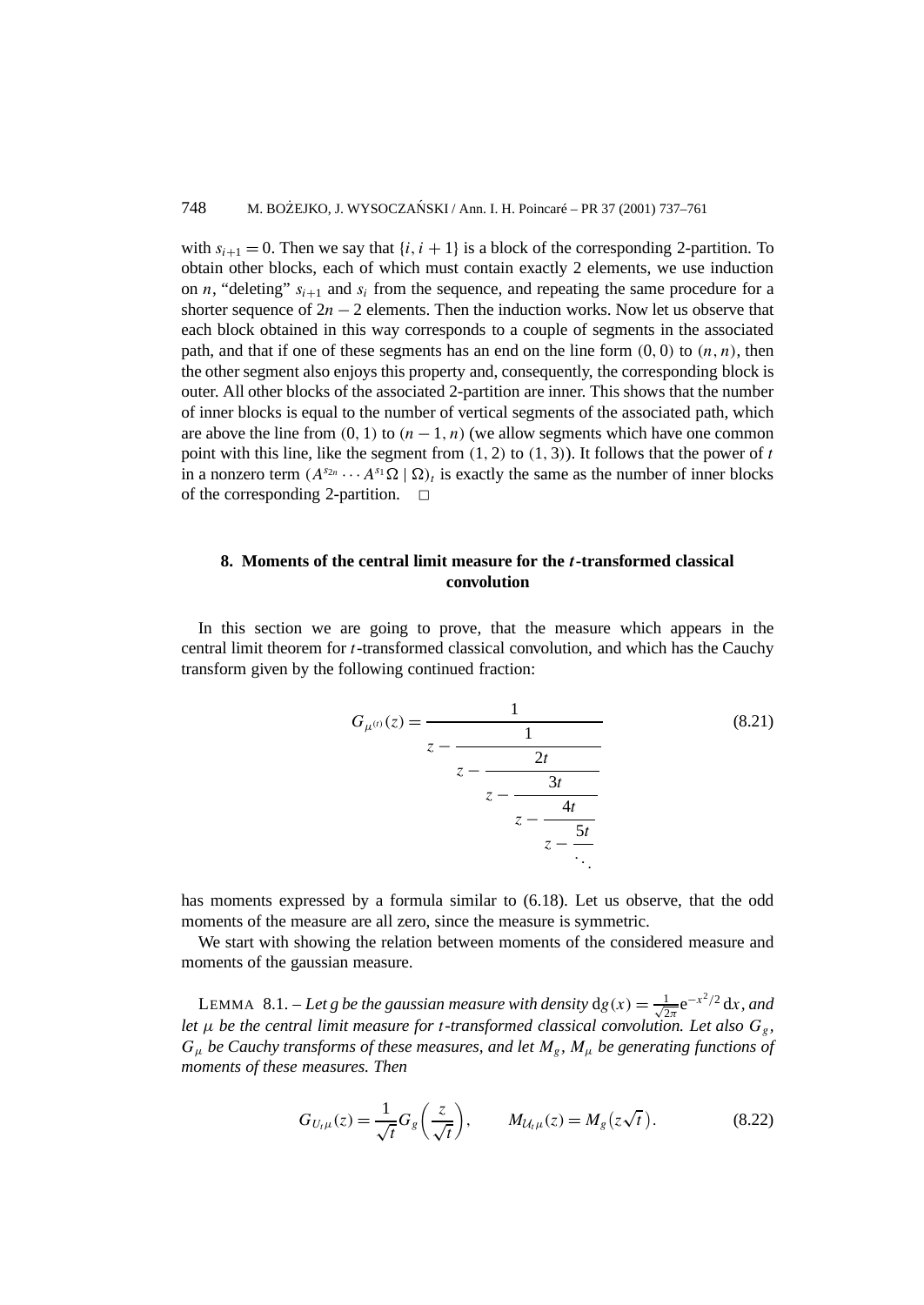*Proof.* – Let us observe that by applying  $U_t$  to the measure  $\mu$  we obtain a probability measure with the following Cauchy transform:

$$
G_{\mu^{(t)}}(z) = \cfrac{1}{z - \cfrac{2t}{z - \cfrac{2t}{z - \cfrac{3t}{z - \cfrac{5t}{z - \ddots}}}}}
$$

A simple calculation shows that this continued fraction is also equal to  $\frac{1}{\sqrt{2}}$  $\frac{1}{t}G_g(\frac{z}{\sqrt{t}})$ .

On the other hand, using the formula  $G_{D_\lambda v}(z) = \frac{1}{\lambda} G_v(\frac{z}{\lambda})$  for the dilation  $D_\lambda v$  of a measure *ν* by a (positive) number  $\lambda$ , one gets for  $\lambda = \sqrt{t}$  that

$$
G_{D_{\sqrt{t}}g}(z) = G_{\mathcal{U}_t\mu}(z)
$$

which proves the lemma.  $\square$ 

From this lemma we get the following

COROLLARY 8.2. – Let  $M_t(n)$ ,  $n = 0, 1, 2, \ldots$ , be the sequence of moments of the *measure*  $U_t$  $\mu$  *and let*  $M(n)$  *be the sequence of moments of the measure*  $\mu$ *. Then odd moments are zero, i.e. for any integer*  $n \ge 0$  *we have*  $M_t(2n + 1) = M(2n + 1) = 0$ *, and even moments are expressed by the following recurrence*:

$$
M(2n) = sM_t(2n) + (s-1)\sum_{j=1}^{n-1} M(2j) \cdot M_t(2n-2j)
$$
 (8.23)

*with*  $M_t(2n) = (2n - 1)!! \cdot t^n$  *and*  $s = 1/t$ *.* 

*Proof. –* Since moments of a measure dilated by a number are multiplied by powers of this number, we can write  $M_t(2n) = M_g(2n) \cdot t^n = (2n - 1)!! \cdot t^n$ . Then, using the Proposition 3.4 one gets the recurrence formula.  $\Box$ 

PROPOSITION 8.3. – *The even moments of the central limit measure for t-transformed classical convolution are given by*

$$
M(2n) = \sum_{\mathcal{V} \in \mathcal{P}_2(2n)} t^{n - \sharp o(\mathcal{V})}.
$$
 (8.24)

Let us notice, that in this formula  $\sharp o(V)$  is the number of *outer connected components* of a partition  $V$ , and the partition runs over all pair partitions. In the case of partitions with crossings the number of outer connected components plus the number of its inner connected components may be less that *n*. For a partition without crossings this number is always equal *n*, since in this case each block is either inner or outer.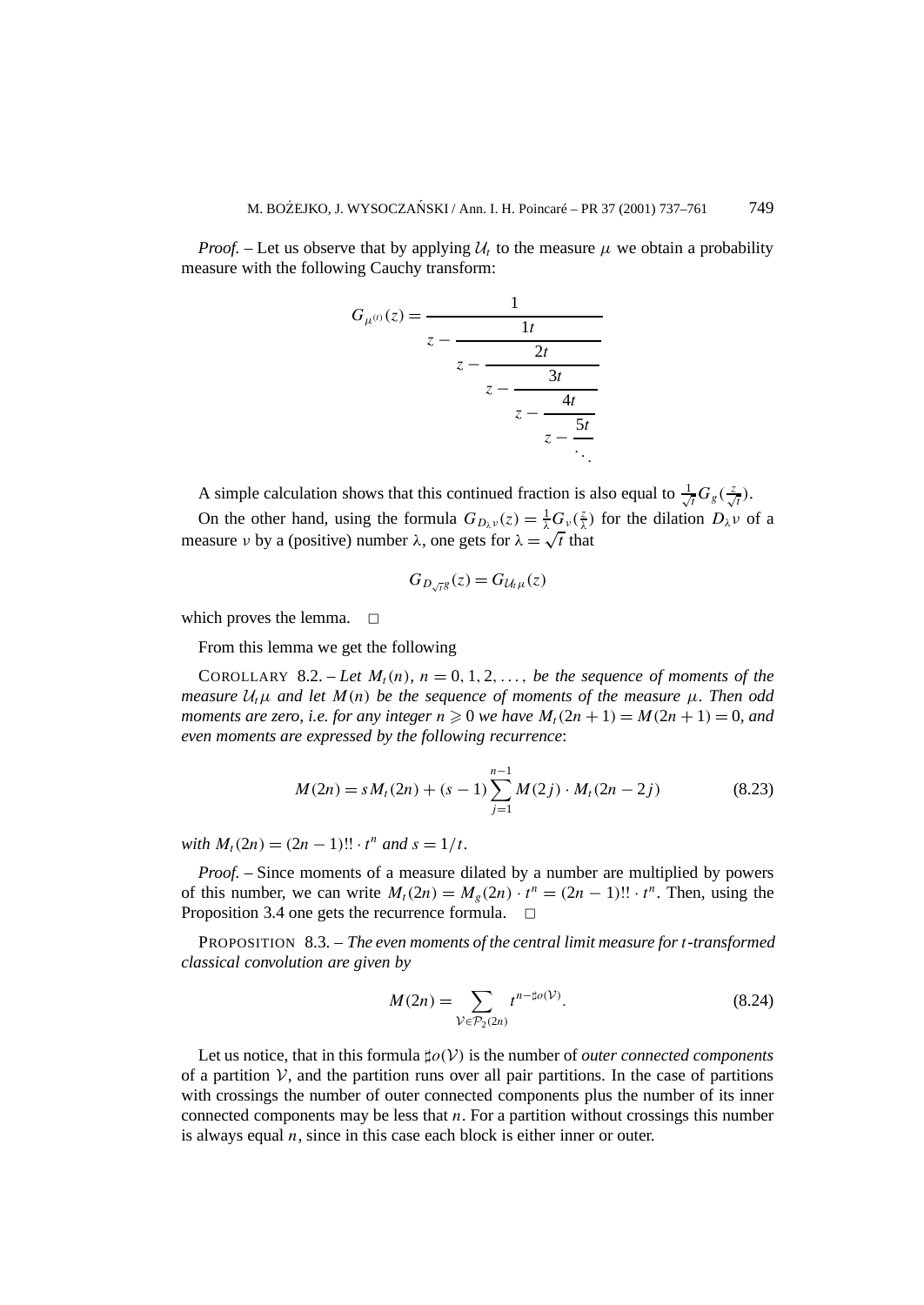#### 750 M. BOŻEJKO, J. WYSOCZAŃSKI / Ann. I. H. Poincaré – PR 37 (2001) 737–761

The definition of *inner* and *outer* connected components is slightly more complicated for partitions which might have crossings than for partitions without crossings. The picture is more clear if we consider the numbers  $\{1, 2, ..., n\}$  as being placed on a circle in the natural order, and numbers which form a block are connected by lines. Then the partition can be regarded as a graph, and blocks as subgraphs. Each block is a connected subgraph, and some blocks may cross each other. Blocks which cross each other are contained in the same connected component. For example, the partition  $V = \{\{1, 3, 7\}, \{2, 8\}, \{4, 5, 6\}\}\$  there are two connected components:  $\{1, 2, 3, 7, 8\}$  and {4*,* 5*,* 6}. To be able to talk about inner and outer connected components we have to transform the above picture, remaining all the connections within blocks, onto linear one, in which the numbers  $\{1, 2, \ldots, n\}$  are placed in the natural order on a line. It is important not to add any extra crossings while transforming the picture. Then the connected components are preserved, and one can talk about outer and inner components in the similar way as in the case of non-crossing partitions. In the partition  $V = \{\{1, 3, 7\}, \{2, 8\}, \{4, 5, 6\}\}\$ the connected component  $\{1, 2, 3, 7, 8\}$  is outer, and the connected component {4*,* 5*,* 6} is inner.

The above proposition gives the following first five nonzero moments of our limit measure:

$$
M(0) = 1 = M(2), \quad M(4) = 2t + 1, \quad M(6) = 10t^2 + 4t + 1,
$$
  

$$
M(8) = 74t^3 + 24t^2 + 6t + 1.
$$
 (8.25)

*Proof. –* We shall prove this proposition by induction on *n*. We use the recurrence formula (2) from Proposition 3.4, which may be written as:

$$
M(2n) = s \cdot \sum_{j=0}^{n-1} M(2j) \cdot M_t(2n-2j) - \sum_{j=1}^{n-1} M(2j) \cdot M_t(2n-2j).
$$

In this formula we use the inductive assumption for  $M(2<sub>i</sub>)$  and write also

$$
M_t(2m) = t^m \cdot (2m-1)!! = t^m \cdot \sum_{\mathcal{V} \in \mathcal{P}_2(2m)} 1^{\sharp o(\mathcal{V})}.
$$

This gives

$$
M(2n) = t^n \cdot \sum_{j=0}^{n-1} \sum_{\mathcal{V} \in \mathcal{P}_2(2j)} \sum_{\mathcal{W} \in \mathcal{P}_2(2n-2j)} s^{\sharp o(\mathcal{V})+1}
$$

$$
-t^n \cdot \sum_{j=1}^{n-1} \sum_{\mathcal{V}_1 \in \mathcal{P}_2(2j)} \sum_{\mathcal{W}_1 \in \mathcal{P}_2(2n-2j)} s^{\sharp o(\mathcal{V}_1)}.
$$
(8.26)

Let us observe that some terms  $s^{\sharp o(\mathcal{V})+1} \cdot 1^{\sharp o(\mathcal{W})}$  in the first sum on the right-hand side cancel with some terms  $s^{\sharp o(V_1)+1} \cdot 1^{\sharp o(W_1)}$  form the second sum. The necessary condition for this cancellation is  $\sharp o(\mathcal{V}) + 1 = \sharp o(\mathcal{V}_1)$ . Here we allow also  $\mathcal{V} \in \mathcal{P}_2(0)$  to be empty partition.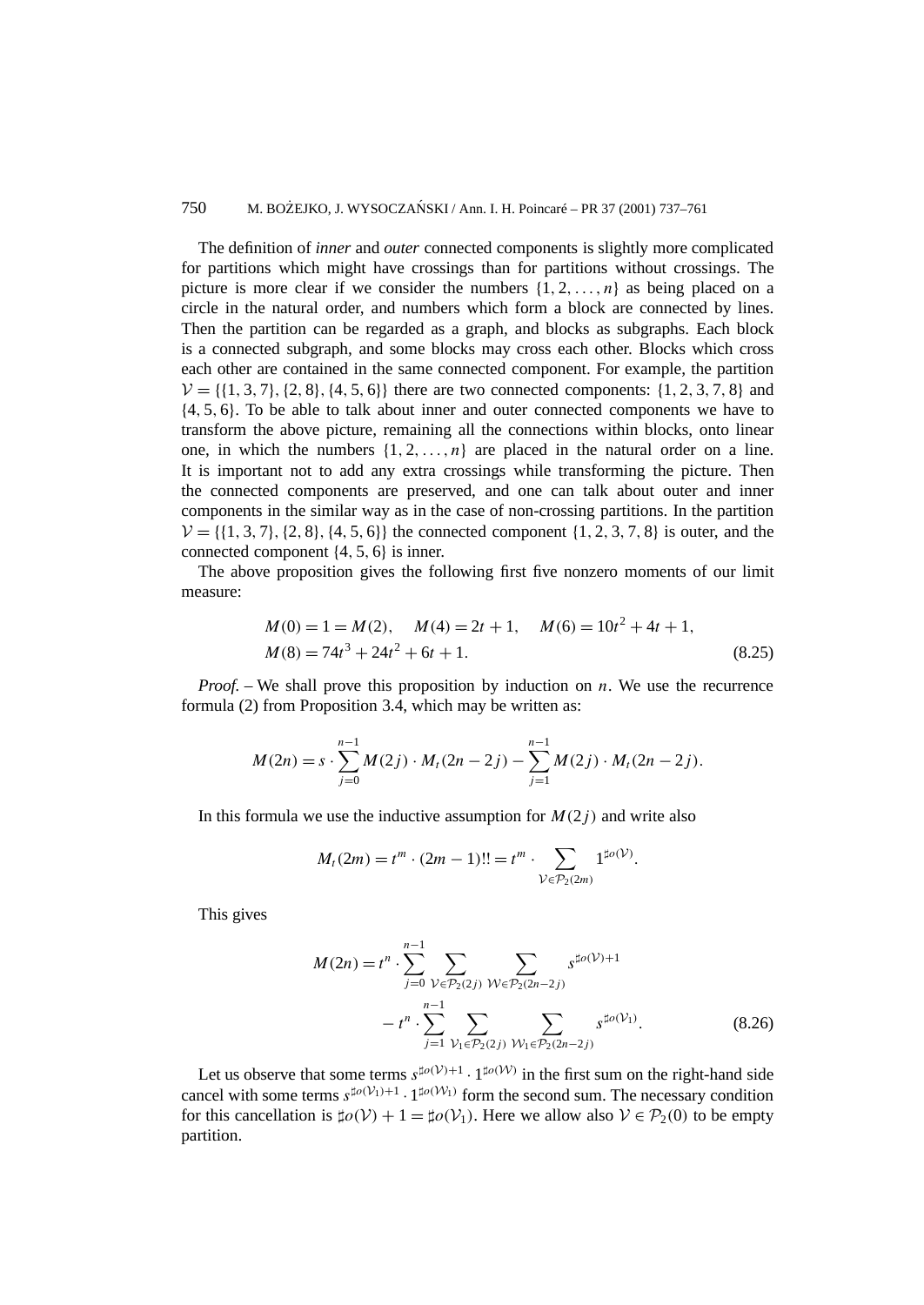For every  $0 \le j \le n - 1$  we treat in the natural way each pair of partitions  $V \in \mathcal{P}_2(2i)$ .  $W \in \mathcal{P}_2(2n-2i)$  as a partition from  $\mathcal{P}_2(2i) \times \mathcal{P}_2(2n-2i) \subset \mathcal{P}_2(2n)$ . Similar  $W ∈ P_2(2n-2j)$  as a partition from  $P_2(2j) \times P_2(2n-2j) ⊂ P_2(2n)$ . Similar situation is for  $V_1 \in \mathcal{P}_2(2j)$ ,  $W_1 \in \mathcal{P}_2(2n-2j)$  with  $1 \leq j \leq n-1$ .

For every  $1 \leq j \leq n-1$  and every pair  $(V_1, W_1) \in \mathcal{P}_2(2j) \times \mathcal{P}_2(2n-2j)$  we shall find exactly one pair  $(V, W)$ , which will form the same element of  $\mathcal{P}_2(2n)$ , and which will satisfy  $\sharp o(\mathcal{V}) + 1 = \sharp o(\mathcal{V}_1)$ . Namely, if  $\sharp o(\mathcal{V}_1) = 1$ , then we take  $\mathcal{V} = \emptyset$  and  $W = (V_1, W_1)$ . If  $\sharp o(V_1) \ge 2$ , then  $V_1 \in P_2(2j)$  with  $2 \le j \le n - 1$ ; hence 1 and 2*j* are in two different outer connected components of  $V_1$ . In this case the least number in the connected component which contains 2 *j* is some odd number  $2m + 1$  with  $0 \le m \le n$ *j* − 1. Then the partition  $V_1$  is a direct product of a partition  $V \in \mathcal{P}_2(\{1,\ldots,2m\})$  and a partition  $\mathcal{Y} \in \mathcal{P}_2({2m + 1, ..., 2j})$ . We define  $\mathcal{W} = (\mathcal{Y}, \mathcal{W}_1)$ , which is an element of  $\mathcal{P}_2({2m + 1, \ldots, 2n}).$ 

This way we see, that the second summation in (8.26) will be cancelled with (a part of) the first summation. What will be left in the first summation? Our construction of W required it to have at least two outer connected components, because  $W_1$  is nonempty. Hence there will remain not cancelled these terms  $s^{\sharp o(V)+1}$  in which  $V \in \mathcal{P}_2(2j)$ is arbitrary and  $W \in \mathcal{P}_2(2n-2j)$  satisfies  $\sharp o(\mathcal{W}) = 1$ . However, for such pair  $(\mathcal{V}, \mathcal{W})$ we have  $\sharp o(\mathcal{V}) + 1 = \sharp o(\mathcal{V}, \mathcal{W})$ . Therefore the remaining terms form exactly the sum

$$
\sum_{\mathcal{U}\in \mathcal{P}_2(2n)}s^{\sharp o(\mathcal{U})}
$$

which is the desired expression for  $M(2n)$ .  $\Box$ 

#### **9. Model of** *t***-classical gaussian random variables**

In a similar way as for the *t*-free gaussian random variables, we construct a model of non-commutative random variables, which have distribution given by the measure, which appears in the central limit theorem for *t*-transformed classical convolution. The random variables will be operators on a Hilbert space, and their distribution is meant with respect to a given state.

The Hilbert space is just the *symmetric* Fock space, with modified scalar product. The construction runs as follows.

For  $t \geq 0$  and a Hilbert space  $H$ , with a given scalar product  $\langle \bullet | \bullet \rangle$  we take the symmetric Fock space  $\mathcal{F}_t(H)_{sym}$ , which is the space spanned by a distinguished vector  $\Omega$ , called *vacuum*, and simple symmetric tensors  $(x_1, x_2, \ldots, x_n)_{sym} := \sum_{\sigma \in S_n} x_{\sigma(1)} \otimes$  $x_{\sigma(2)} \otimes \cdots \otimes x_{\sigma(n)}$ , where  $S_n$  are the symmetric (permutation) groups. The scalar product  $(\bullet | \bullet)_t$  is defined as follows:  $(\Omega | \Omega)_t := 1$  and

$$
((x_1,\ldots,x_n)_{sym} \mid (y_1,\ldots,y_n)_{sym})_t := t^{n-1} \sum_{\sigma \in S_n} \langle x_1 \mid y_{\sigma(1)} \rangle \langle x_2 \mid y_{\sigma(2)} \rangle \cdots \langle x_n \mid y_{\sigma(n)} \rangle
$$

for  $n \geq 1$  and for  $x_1, \ldots, x_n, y_1, \ldots, y_n \in \mathcal{H}$ .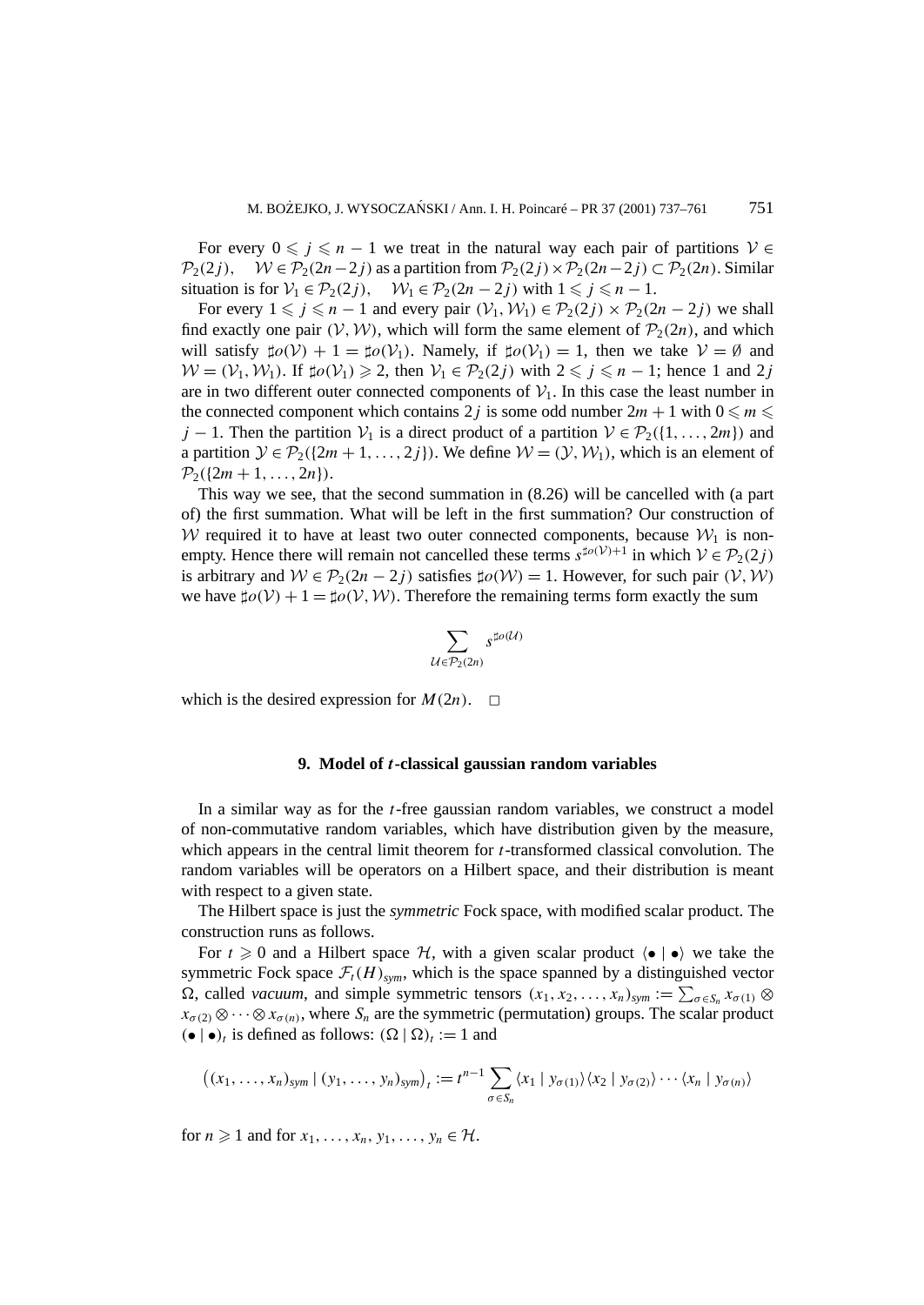For a vector  $v \in H$  we define the *creation* and *annihilation* operators  $B(v)$  and  $A(v)$ in the following way:

$$
B(v)\Omega = v, \quad B(v)\big((x_1,\ldots,x_n)_{sym}\big) = (v,x_1,\ldots,x_n)_{sym}
$$

and

$$
A(v)\Omega = 0, \quad A(v)x_1 = \langle v | x_1 \rangle \Omega,
$$
  

$$
A(v)(x_1, \ldots, x_n)_{sym} = t \cdot \sum_{j=1}^n \langle v | x_j \rangle (x_1, \ldots, \check{x}_j, \ldots, x_n)_{sym},
$$

where  $\ddot{x}_i$  denotes removed element  $x_i$ . In this setting we have the following properties.

**PROPOSITION** 9.1. – *For any*  $v \in H$  *the operators*  $B(v)$  *and*  $A(v)$  *are unbounded and satisfy:*

$$
(B(v)f | g)_t = (f | A(v)g)_t
$$

*for arbitrary vectors*  $f, g \in \mathcal{F}(H)$ *, which are finite combinations of simple symmetric tensors.*

The proof goes by computation on simple symmetric tensors, in a similar manner as for *t*-free case, so we omit it.

Now we consider the vacuum state  $\varphi = \varphi_{\Omega,t}$  on the \*-algebra M generated by the *position* operators  $G(v) = B(v) + A(v)$ , our non-commutative (*t*-gaussian) random variables, where  $v \in \mathcal{H}$ :

$$
\varphi(X) := (X\Omega \mid \Omega)_t.
$$

With respect to this state each random variable  $G(v)$ , with  $v \in H$  a unit vector, has distribution given by the central limit measure for *t*-transformed classical convolution.

THEOREM 9.2. – *For any vector*  $v \in H$  *with unit length, the position operator*  $G(v)$ *satisfies*:

$$
\varphi(G(v)^{2n}) = \sum_{\mathcal{V} \in \mathcal{P}_2(2n)} t^{n - \sharp o(\mathcal{V})}.
$$
\n(9.27)

*Proof.* – To simplify the notation we fix a unit vector  $v \in H$  and will denote  $D^{-1}$  := *A(v)* and  $D^1 := B(v)$ . Then  $G(v) = D^{-1} + D^1$  and

$$
\varphi\big(G^{2n}(v)\big) = \sum_{\varepsilon_1,\ldots,\varepsilon_{2n}\in\{-1,1\}^{2n}} \big(D^{\varepsilon_{2n}}\cdots D^{\varepsilon_1}\Omega \mid \Omega\big)_t.
$$
\n(9.28)

Since

$$
(D^1)^k \Omega = (\underbrace{v, \ldots, v}_{k})_{sym} \quad \text{and} \quad D^{-1}(\underbrace{v, \ldots, v}_{k})_{sym} = kt(\underbrace{v, \ldots, v}_{k-1})_{sym},
$$

for  $k \geq 2$ , nonzero terms in the above sum will appear only when there is the same number of creations and annihilations, and also if  $\varepsilon_1 + \cdots + \varepsilon_j \geq 0$  for  $1 \leq j \leq 2n$ .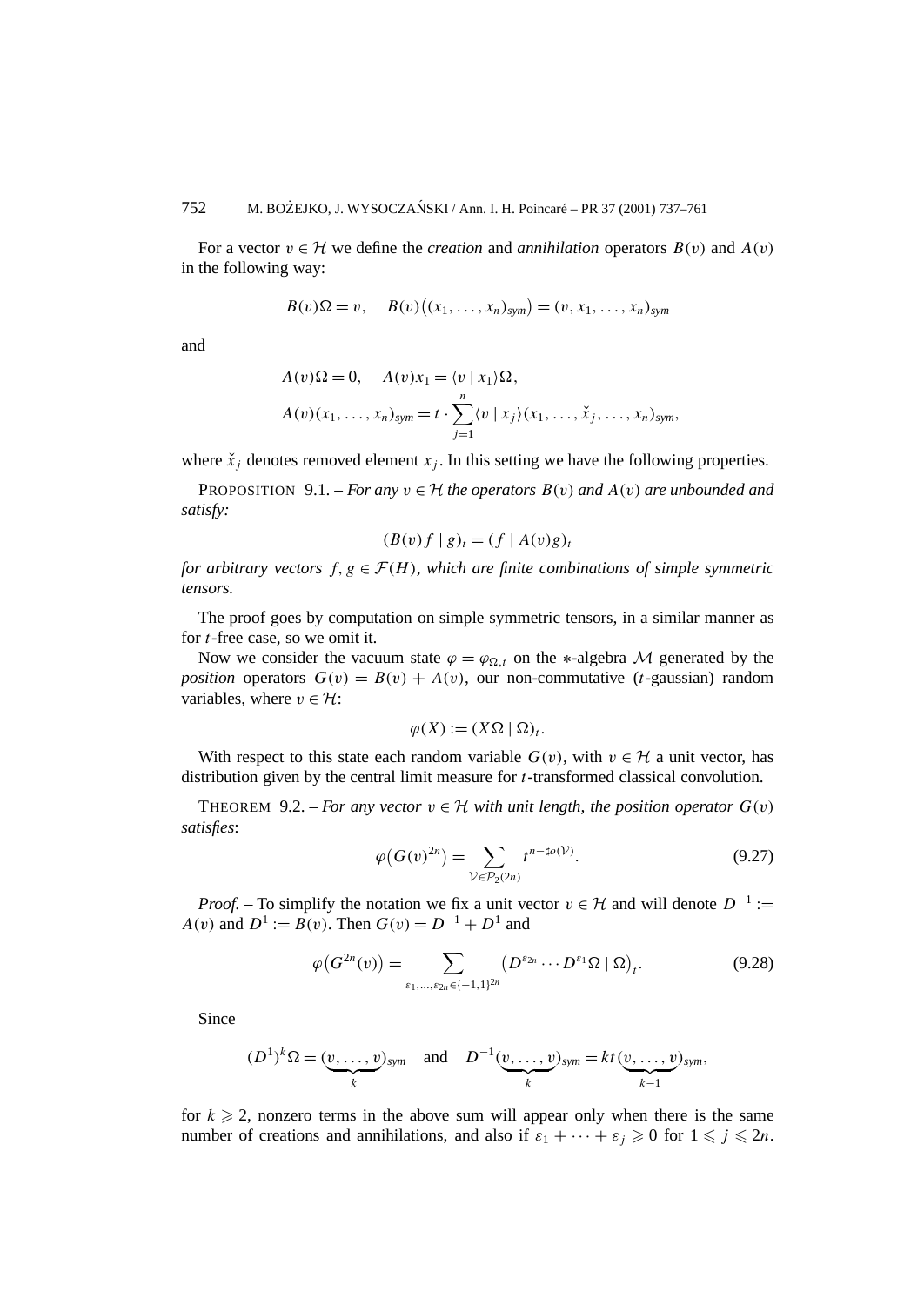Application of each annihilation operator results in multiplication by the number *kt*, provided it acts onto (symmetric) vector

$$
(\underbrace{v,\ldots,v}_{k})_{sym}
$$

of length  $k \ge 2$ . We are going to show, that  $(D^{\varepsilon}\Omega | \Omega)_t = c_{\varepsilon}t^{n-s}$ , where  $\varepsilon =$  $(\varepsilon_{2n},\ldots,\varepsilon_1), \varepsilon_1 + \cdots + \varepsilon_k \geq 0$  for  $k = 1,\ldots n$  and  $\varepsilon_1 + \cdots + \varepsilon_{2n} = 0$ , is equal to the number  $c_{\varepsilon}$  of these 2-partitions from  $\mathcal{P}_2(2n)$  which are "associated" with the sequence  $\varepsilon$ , multiplied by the number  $t^{n-s}$ , where *s* is the number of outer connected components of the partitions. By "associated" we mean a partition  $V$ , the blocks of which are of the form  $\{\varepsilon_i, \varepsilon_k\} = \{-1, 1\}$ , with  $j \neq k$  and  $\varepsilon_j = 1, \varepsilon_k = -1$  if and only if  $j > k$ . In particular, a connected component of  $V$  is outer if and only if there is no block  $\{j,k\}$  of V such that  $j < i < k$  for all *i* which belong to this component. We know from previous sections, that there is exactly one non-crossing partition associated with a given sequence  $\varepsilon$ , but there are always other arbitrary partitions associated with the same sequence. For example, with the sequence  $\varepsilon = (-1, -1, 1, 1)$  we associate the non-crossing partition  $V_0 = \{(2, 3), (1, 4)\}$ , and also the partition  $V = \{(1, 3), (2, 4)\}.$ The non-crossing partition associated with given  $\varepsilon$  has a given number of outer blocks, say *s*. We shall show that every 2-partition associated with the same sequence  $\varepsilon$  has the same number *s* of outer connected components.

LEMMA 9.3. – Let  $\varepsilon = (\varepsilon_{2n}, \ldots, \varepsilon_1)$  be a given sequence of  $-1$ 's and 1's, satisfying  $\varepsilon_1 + \cdots + \varepsilon_k \geq 0$  *for*  $k = 1, \ldots, 2n$  *and*  $\varepsilon_1 + \cdots + \varepsilon_{2n} = 0$ *. Let also s be the number of times the sum*  $\varepsilon_1 + \cdots + \varepsilon_k$  *equals* 0*, when k varies from* 1 *to* 2*n. Let*  $V_0$  *be the noncrossing partition associated with ε and let* V *be an arbitrary partition associated with this sequence. Then the number of outer blocks of*  $V_0$  *and the number of outer connected components of*  $V$  *are both equal s. Moreover, the number of*  $V \in \mathcal{P}_2(2n)$ *, associated with ε, is equal to the coefficient cε.*

*Proof.* – For the proof of the lemma let us observe that a block  $\{j, k\}$ ,  $j > k$ , of  $\mathcal{V}_0$  is outer if and only if  $\varepsilon_j = 1$ ,  $\varepsilon_k = -1$  and  $0 = \varepsilon_1 + \cdots + \varepsilon_{j-1} = \varepsilon_j + \cdots + \varepsilon_k$ . However, the same condition guarantees, and is equivalent to the fact, that the connected component of V which contains the block  $\{j, k\}$ , is outer. Therefore, V cannot have more outer components than *s*, since any outer connected component of it must satisfy the same condition.

Let us now assume that  $s = 1$ , then  $\{1, 2n\}$  is the only outer block of  $V_0$ . It follows that  $\varepsilon_2 + \cdots + \varepsilon_{2n-1} = 0$ , and that  $\varepsilon_1 + \cdots + \varepsilon_k \geq 1$  for  $1 \leq k \leq 2n-1$ . Therefore,  $\varepsilon_1 = \varepsilon_2 = \cdots = \varepsilon_i = 1$ , for some  $2 \leq j \leq n$ , and  $\varepsilon_{i+1} = \cdots = \varepsilon_{i+r} = -1$  if  $j+1$  is the least number for which  $\varepsilon_{i+1} = -1$ , and  $1 \le r < j < n$  is such that  $\varepsilon_{i+r+1} = 1$ . In V each of the numbers  $j + 1, \ldots, j + r$  forms a block with one of the numbers  $1, \ldots, j$ . This condition gives exactly  $j(j - 1) \cdots (j - r)$  possible partitions  $V \in \mathcal{P}_2(2n)$ . If we now forget about these blocks, we will find ourselves in the same situation as above, but now for partitions of  $2n - 2r$  elements, for which induction can be applied.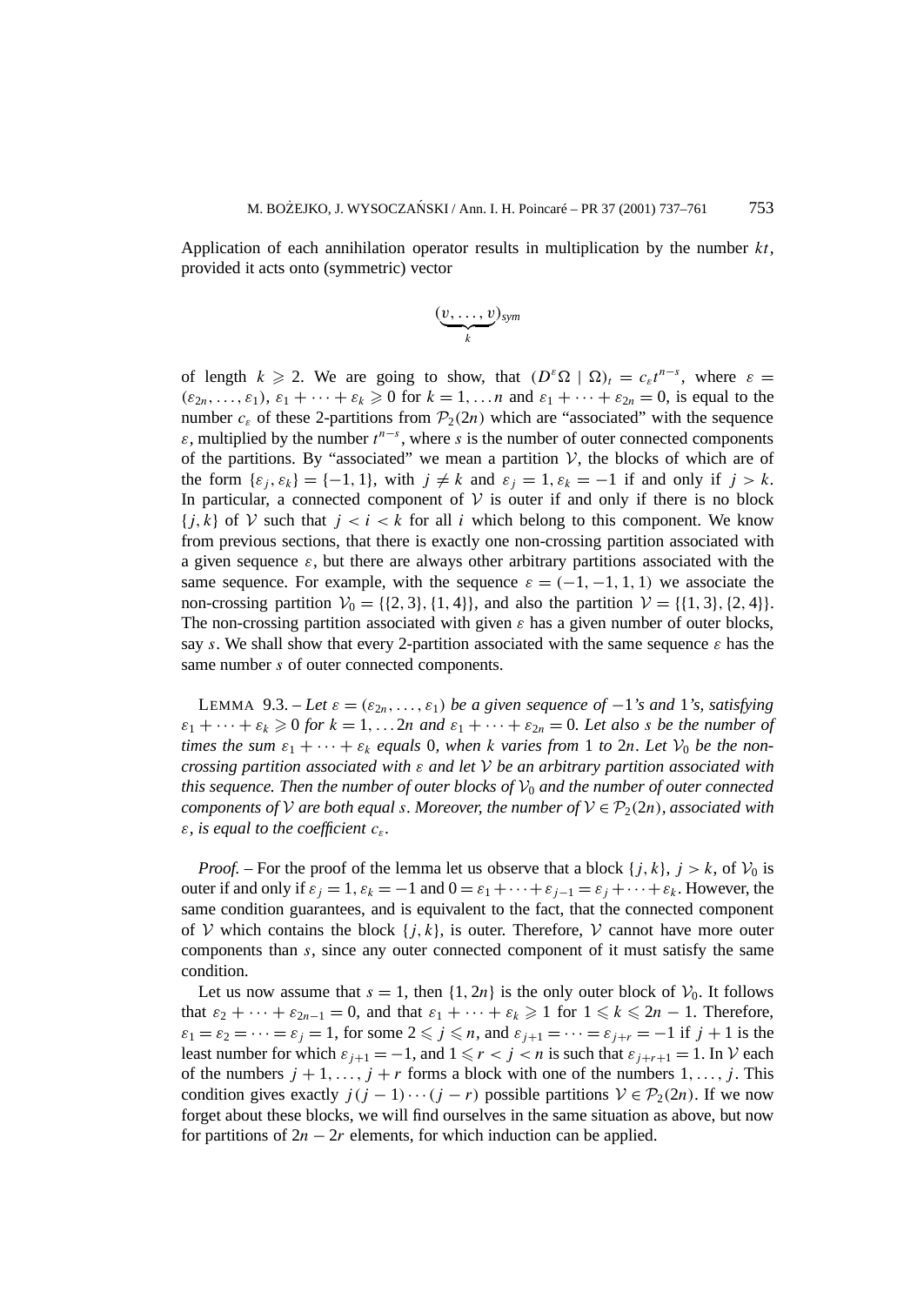Similar process appears when we consider the term  $(D^{\varepsilon}\Omega \mid \Omega)_t$ . Then

$$
D^{\varepsilon_{j+r}} \cdots D^{\varepsilon_{j+1}} D^{\varepsilon_j} \cdots D^{\varepsilon_1} \Omega = D^{\varepsilon_{j+r}} \cdots D^{\varepsilon_{j+1}} (\underbrace{v, \ldots, v}_{j})_{sym} = j(j-1) \cdots (j-r) t^r
$$

if  $r > j$ , and for  $r = j = n$  we have

$$
D^{\varepsilon_{2n}}\cdots D^{\varepsilon_{n+1}}D^{\varepsilon_n}\cdots D^{\varepsilon_1}\Omega=D^{\varepsilon_{2n}}\cdots D^{\varepsilon_{n+1}}(\underbrace{v,\ldots,v}_{n})_{sym}=n!\cdot t^{n-1}.
$$

Since for  $s = 1$  we have  $\varepsilon_1 + \cdots + \varepsilon_j \geq 1$  if  $1 \leq j \leq 2n - 1$ , application of each  $D^{\varepsilon_j}$  with  $\varepsilon_j = -1$  results in multiplication by *t* for such *j*. Therefore  $(D^{\varepsilon} \Omega \mid \Omega)_t =$  $j(j-1)\cdots(j-r)t^{r}(D^{\varepsilon_{2n}}\cdots D^{\varepsilon_{j-r+1}}D^{\varepsilon_{j-r-1}}\cdots D^{\varepsilon_1}\Omega\mid\Omega$ <sub>*t*</sub>, and the induction can be also applied here. For completeness of the proof let us also observe, that the power  $n - s$ , in which *t* appears in  $(D^{\varepsilon}\Omega | \Omega)$ , can be computed in the following easy way. Since  $D^{-1}$  does not multiply by *t* only when acting on tensors of length 1, it follows that if  $\varepsilon_1 + \cdots + \varepsilon_j \geqslant 1$  for  $1 \leqslant j \leqslant k$  and  $\varepsilon_1 + \cdots + \varepsilon_k = 0$ , then  $D^{\varepsilon_k} \cdots D^{\varepsilon_1} \Omega = c_{(\varepsilon_k, \dots, \varepsilon_1)} t^{k-1} \Omega$ . On the other hand,  $\{1, k\}$  is then an outer block of  $\mathcal{V}_0$ . Hence, by induction on *s*, or performing the same reduction for each successive outer block, the statement about the power of *t* follows. This shows that the lemma is true.  $\Box$ 

Using this lemma we can now conclude the proof of the theorem. The non-zero terms in the summation (9.28) appear only for these sequences  $\varepsilon = (\varepsilon_{2n}, \ldots, \varepsilon_1)$  which are associated with non-crossing partitions. Hence, with each such term also a number of arbitrary 2-partitions is associated. It follows form the lemma, that this number is equal  $c_{\varepsilon}$ , and that each of these partitions has *s* outer connected components, when  $(D^{\varepsilon} \Omega \mid \Omega) = c_{\varepsilon} t^{n-s}$ . This finishes the proof of the theorem.  $\square$ 

#### **10. Cumulants for** *t***-classical and** *t***-free convolutions**

For a given convolution • we would like to define a mapping  $\mu \mapsto \{R_n(\mu)\}_{n\geq 1}$ , which associates a sequence of numbers to a given measure  $\mu$ . The mapping should posses the following "linearization" property:

$$
R_n(\mu \bullet \nu) = R_n(\mu) + R_n(\nu) \tag{10.29}
$$

for pairs of measures  $\mu$  and  $\nu$  with moments. If such transformation exists for a convolution  $\bullet$ , then it is called the cumulant transformation and, for a measure  $\mu$ , the sequence  ${R_n(\mu)}_{n\geq 1}$  is called the cumulant sequence.

It turns out that if, for a given convolution • there exist cumulants, then its *t*transformation also has cumulants. The idea is to define *t*-transformed cumulants of a measure by the given cumulants of the *t*-transformed measure.

PROPOSITION 10.1. – *Let* • *be a convolution and let* R *be the cumulant transformation for it. For any*  $t \ge 0$  *and any positive integer n define*  $\mathcal{R}_n^t(\mu) := \mathcal{R}_n(\mathcal{U}_t\mu)$ *. Then*  $\mathcal{R}_n^t(\mu \bullet_t \nu) = \mathcal{R}_n^t(\mu) + \mathcal{R}_n^t(\nu).$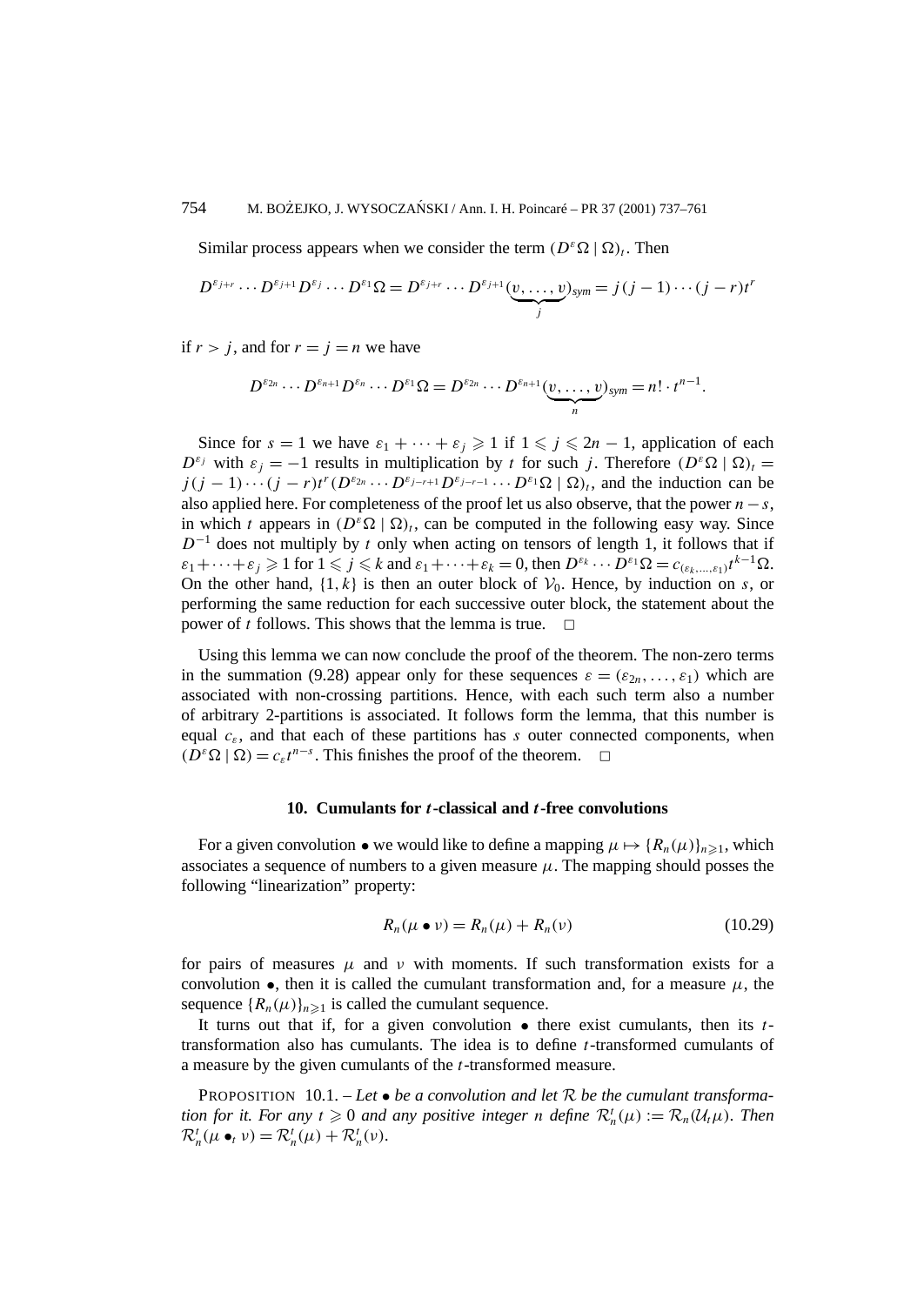*Proof.* – The proof is and easy computation, since the definition is the right one:

$$
\mathcal{R}_n^t(\mu \bullet_t \nu) = \mathcal{R}_n^t(\mathcal{U}_{t-1}(\mathcal{U}_t\mu \bullet \mathcal{U}_t\nu)) = \mathcal{R}_n(\mathcal{U}_t\mu \bullet \mathcal{U}_t\nu)
$$
  
=  $\mathcal{R}_n(\mathcal{U}_t\mu) + \mathcal{R}_n(\mathcal{U}_t\nu) = \mathcal{R}_n^t(\mu) + \mathcal{R}_n^t(\nu).$ 

*Remark* 10.2. – Cumulant *t*-transformation is not uniquely defined, since for any sequence  $\lambda = (\lambda_n)_{n \geq 1}$  one can define also  $\mathcal{R}^t_{n,\lambda}(\mu) := \lambda_n \cdot \mathcal{R}_n(\mathcal{U}_t \mu)$  and obtain the required linearization property.

The two fundamental examples of existence of cumulants are known in the cases of classical convolution  $*$  and free convolution  $\Leftrightarrow$ . In both cases there is the relation between moments and cumulants of a measure.

*Example*. – For the classical convolution the relation between moments  $\mathcal{M}_n(\mu)$  and cumulants  $\mathcal{R}_n(\mu)$  of a measure  $\mu$  is provided by the following formula:

$$
\mathcal{M}_n(\mu) = \sum_{\mathcal{V} \in \mathcal{P}(n)} \mathcal{R}(\mathcal{V}),\tag{10.30}
$$

where  $P(n)$  is the set of all partitions of  $\{1, 2, ..., n\}$ , and for a partition  $V \in P(n)$ , which consists of blocks  $V = \{B_1, B_2, \ldots, B_k\}$  we define

$$
\mathcal{R}(\mathcal{V}) = \mathcal{R}_{i_1} \cdot \mathcal{R}_{i_2} \cdot \cdots \mathcal{R}_{i_k}
$$

if  $\sharp B_1 = i_1, \ldots, \sharp B_k = i_k$  are numbers of elements in blocks.

*Example*. – For the free convolution the relation between moments  $\mathcal{M}_n(\mu)$  and cumulants  $\mathcal{R}_n(\mu)$  of a measure was discovered by Speicher [13], and is given by the following formula:

$$
\mathcal{M}_n(\mu) = \sum_{\mathcal{V} \in \mathcal{NC}(n)} \mathcal{R}(\mathcal{V})
$$
\n(10.31)

with the notation as in the previous example.

As in the classical case the summation is over all partitions, in the free case the summation is over non-crossing partitions. Similar situation is for the *t*-transformed classical and free convolutions, with the modification of the appearance of outer blocks in the *t*-free case, and outer connected components in the *t*-classical case.

Now we can describe the relation between moments and cumulants in the *t*transformed classical and free convolutions.

PROPOSITION 10.3. – Let  $(M_n(\mu))_{n\geq 0}$  be the sequence of moments of a measure  $\mu$ *and let*  $(R_n(\mu))_{n\geq 1}$  *be the sequence of free cumulants of the measure. Then for the t-free convolution the relation between moments and t-free cumulants is given by*:

$$
\mathcal{M}_n(\mu) = \sum_{\mathcal{V} \in \mathcal{NC}(n)} \mathcal{R}(\mathcal{V}) \cdot t^{-\sharp o(\mathcal{V})},\tag{10.32}
$$

*where for*  $V \in \mathcal{NC}(n)$  *we define*  $\sharp o(V) =$  *number of outer blocks of the partition*  $V$ *.*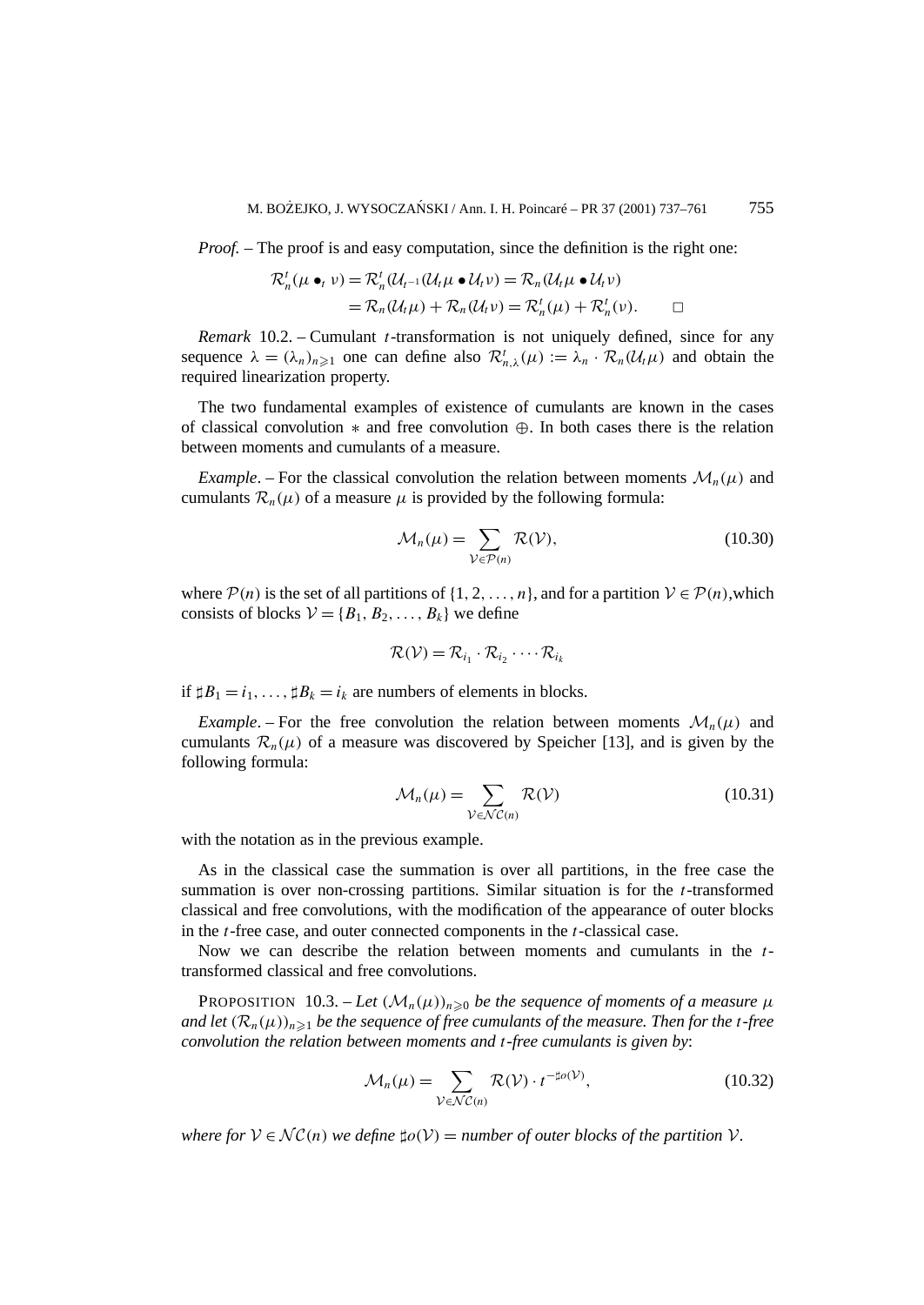*Proof. –* The proof is inductive and uses the recursion formula *(*2*)* of Proposition 3.4 for the relation between moments of a measure and its *t*-transformation. The formula can be written as

$$
a_n = s \cdot \sum_{k=0}^{n-1} a_k b_{n-k} - \sum_{k=1}^{n-1} a_k b_{n-k},
$$

where  $a_n = \int x^n d\mu(x)$  and  $b_n = \int x^n d\mu_t(x)$ . By the inductive hypothesis and the general formula relating moments and free cumulants the above may be rewritten as

$$
a_n = \sum_{k=0}^{n-1} \sum_{\mathcal{V}_1 \in \mathcal{NC}(k)} \mathcal{R}(\mathcal{V}_1) s^{\sharp o(\mathcal{V}_1)+1} \sum_{\mathcal{V}_2 \in \mathcal{NC}(n-k)} \mathcal{R}(\mathcal{V}_2)
$$
  

$$
- \sum_{l=1}^{n-1} \sum_{\mathcal{W}_1 \in \mathcal{NC}(l)} \mathcal{R}(\mathcal{W}_1) s^{\sharp o(\mathcal{W}_1)} \sum_{\mathcal{W}_2 \in \mathcal{NC}(n-l)} \mathcal{R}(\mathcal{W}_2)
$$
  

$$
= \sum_{k=0}^{n-1} \sum_{\mathcal{V}_1 \in \mathcal{NC}(k)} \sum_{\mathcal{V}_2 \in \mathcal{NC}(n-k)} \mathcal{R}(\mathcal{V}_1) \mathcal{R}(\mathcal{V}_2) s^{\sharp o(\mathcal{V}_1)+1}
$$
  

$$
- \sum_{l=1}^{n-1} \sum_{\mathcal{W}_1 \in \mathcal{NC}(l)} \sum_{\mathcal{W}_2 \in \mathcal{NC}(n-l)} \mathcal{R}(\mathcal{W}_1) \mathcal{R}(\mathcal{W}_2) s^{\sharp o(\mathcal{W}_1)}.
$$

Let us observe that in both sums (over *k* and *l*) some terms are equal and may be cancelled. For this purpose let us consider when the equality

$$
\mathcal{R}(\mathcal{V}_1)\mathcal{R}(\mathcal{V}_2)s^{\sharp o(\mathcal{V}_1)+1} = \mathcal{R}(\mathcal{W}_1)\mathcal{R}(\mathcal{W}_2)s^{\sharp o(\mathcal{W}_1)}
$$
(10.33)

holds. In the first summation (over *k*) we have  $0 \le k \le n - 1$ , which allows the partition  $V_1$  to be empty (if  $k = 0$ ). In the second summation (over *l*) we have  $1 \le l, n - l \le n - 1$ , so both partitions  $W_1$  and  $W_2$  are nonempty. Now, the picture will become more clear if we think of  $V_1 \in \mathcal{NC}(\{1, 2, ..., k\})$  and  $V_2 \in \mathcal{NC}(\{k+1, k+2, ..., n\})$ , and in the same manner  $W_1 \in \mathcal{NC}(\{1, 2, ..., l\})$  and  $W_2 \in \mathcal{NC}(\{l+1, l+2, ..., n\})$ . In general, a pair of partitions of two sets may be treated as a partition of a disjoint sum of these sets.

For fixed  $l \in \{1, 2, ..., n-1\}$  consider a pair  $W_1 \in \mathcal{NC}(\{1, 2, ..., l\})$  and  $W_2 \in$  $N\mathcal{C}(\{l + 1, l + 2, \ldots, n\})$ . We are going to construct a pair  $\mathcal{V}_1, \mathcal{V}_2$  of partitions, which appear in the first sum, and for which the equality

$$
\mathcal{R}(\mathcal{V}_1)\mathcal{R}(\mathcal{V}_2)s^{\sharp o(\mathcal{V}_1)+1}=\mathcal{R}(\mathcal{W}_1)\mathcal{R}(\mathcal{W}_2)s^{\sharp o(\mathcal{W}_1)}
$$

holds. In the partition  $W_1$  the block containing *l* is outer, and has a minimal element, say *k*, with  $1 \leq k \leq l$ . Let U be equal to  $W_1$  restricted to the set  $\{k, \ldots, l\}$ . It consists of one outer block and, possibly but not necessarily, some inner blocks. Let us define  $V_1$  to be equal to the rest of  $W_1$ , which is the restriction of  $W_1$  to the set  $\{1, \ldots, k-1\}$  (if  $k = 1$ , then, by definition,  $V_1$  is empty). Now let us define  $V_2 \in \mathcal{NC}(\{k, k+1, \ldots, n\})$  to be equal U on  $\{k, \ldots, l\}$  and equal  $\mathcal{W}_2$  on  $\{l + 1, \ldots, n\}$ . It is clear that  $\mathcal{V}_1$  has exactly one outer block less than  $W_1$ , and that blocks of the disjoint sum of  $W_1$  and  $W_2$  are exactly the same as blocks of the disjoint sum of  $V_1$  and  $V_2$ . Therefore the required equality holds.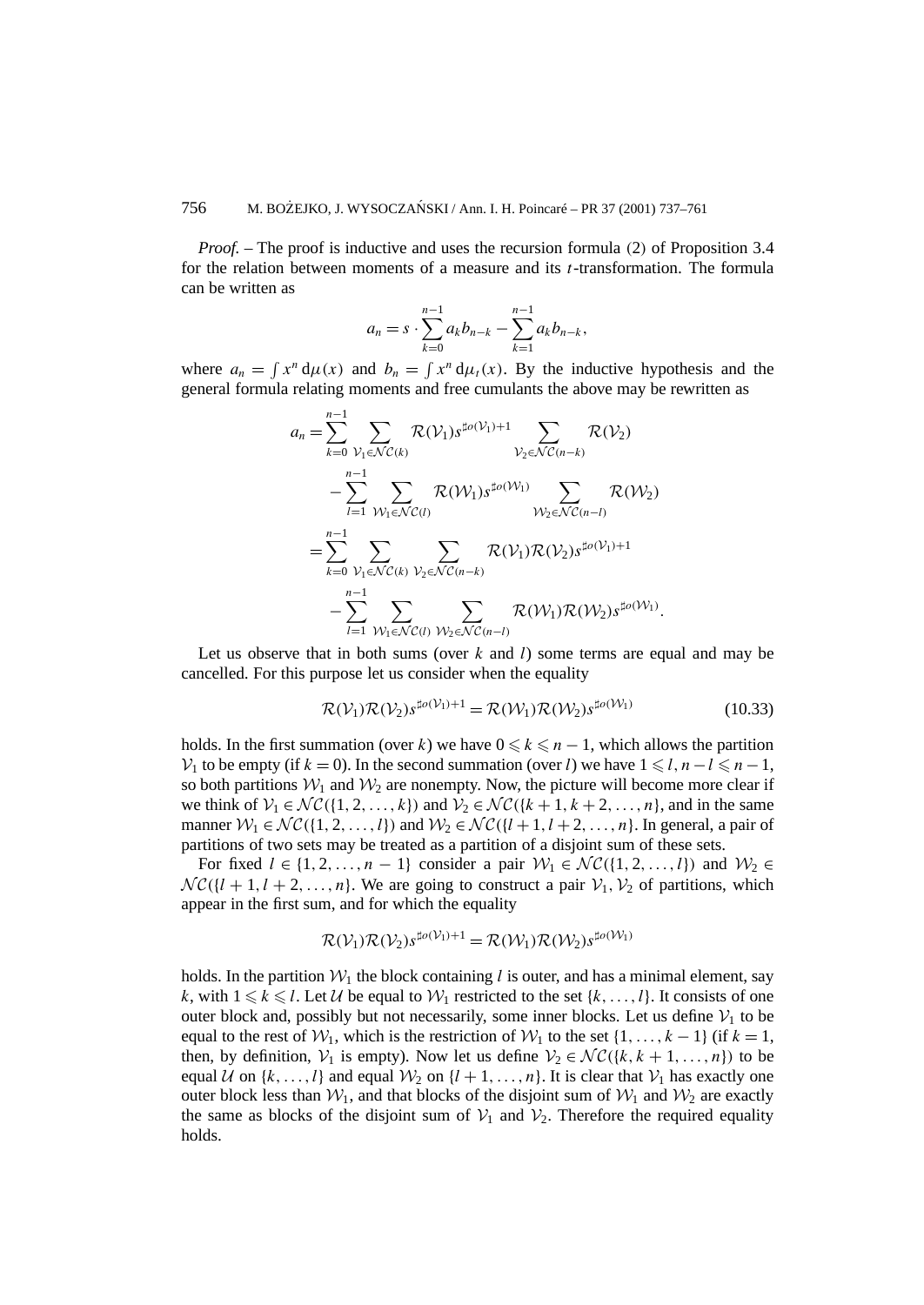This way we can observe that all the terms in the summation over *l* will be cancelled by equal terms in the summation over *k*. What we need to find out yet is what terms will remain in the first summation. In the above construction the partition  $\mathcal{V}_2$  has always at least two outer blocks: one which is from  $\mathcal{U}$ , and at least one from  $\mathcal{W}_2$ . This means that we cannot obtain pairs  $(V_1, V_2) \in \mathcal{NC}(\{1, \ldots, k\}) \times \mathcal{NC}(\{k+1, \ldots, n\})$  in which  $V_2$  has exactly one outer block. This outer block obviously contains both *n* and  $k + 1$ . If we identify (disjoint sum of) such  $V_1$  and  $V_2$  with a partition  $V \in \mathcal{NC}(\{1,\ldots,n\})$ , then

$$
\mathcal{R}(\mathcal{V}_1) \cdot \mathcal{R}(\mathcal{V}_2) = \mathcal{R}(\mathcal{V})
$$
 and  $\sharp o(\mathcal{V}_1) + 1 = \sharp o(\mathcal{V})$ .

Hence, after cancellation of equal terms and the identification, we obtain the formula given in the proposition.  $\Box$ 

In a similar manner, one proves the following proposition for the *t*-classical convolution

PROPOSITION 10.4. – Let  $(\mathcal{M}_n(\mu))_{n\geqslant0}$  be the sequence of moments of a measure  $\mu$ *and let*  $(R_n(\mu))_{n\geq 1}$  *be the sequence of classical cumulants of the measure. Then for the t-classical convolution the relation between moments and t-classical cumulants is given by*:

$$
\mathcal{M}_n(\mu) = \sum_{\mathcal{V} \in \mathcal{P}(n)} \mathcal{R}(\mathcal{V}) \cdot t^{-\sharp o(\mathcal{V})},\tag{10.34}
$$

*where for*  $V \in \mathcal{P}(n)$  *we define*  $\sharp o(V) =$ *number of outer connected components of the partition* V*.*

#### **11. Poisson type limit theorems**

In this section we will study the Poisson type limit theorems for *t*-transformed free and classical convolutions.

The setup for both is the following. For a given number  $0 \le \alpha \le 1$  we consider a sequence of measures

$$
\mu_N = \left(1 - \frac{\alpha}{N}\right)\delta_0 + \frac{\alpha}{N}\delta_1,
$$

which are convex combinations of point mass measures concentrated at 0 and 1. The problem is to find the limit (if it exists)

$$
\lim_{N \to \infty} \mu_N \bullet_t \cdots \bullet_t \mu_N = \mu,\tag{11.35}
$$

where • is either of the two considered convolutions.

In our cases we can use appropriate cumulants  $\mathcal{R}^t$  to compute

$$
\mathcal{R}_n^t(\mu_N \bullet_t \cdots \bullet_t \mu_N) = N \cdot \mathcal{R}_n^t(\mu_N) = N \cdot \mathcal{R}_n(\mathcal{U}_t \mu_N)
$$

and then the estimation  $\mathcal{R}_n(\mu) = \mathcal{M}_n(\mu) + O(\frac{1}{N^2})$  to get the limit.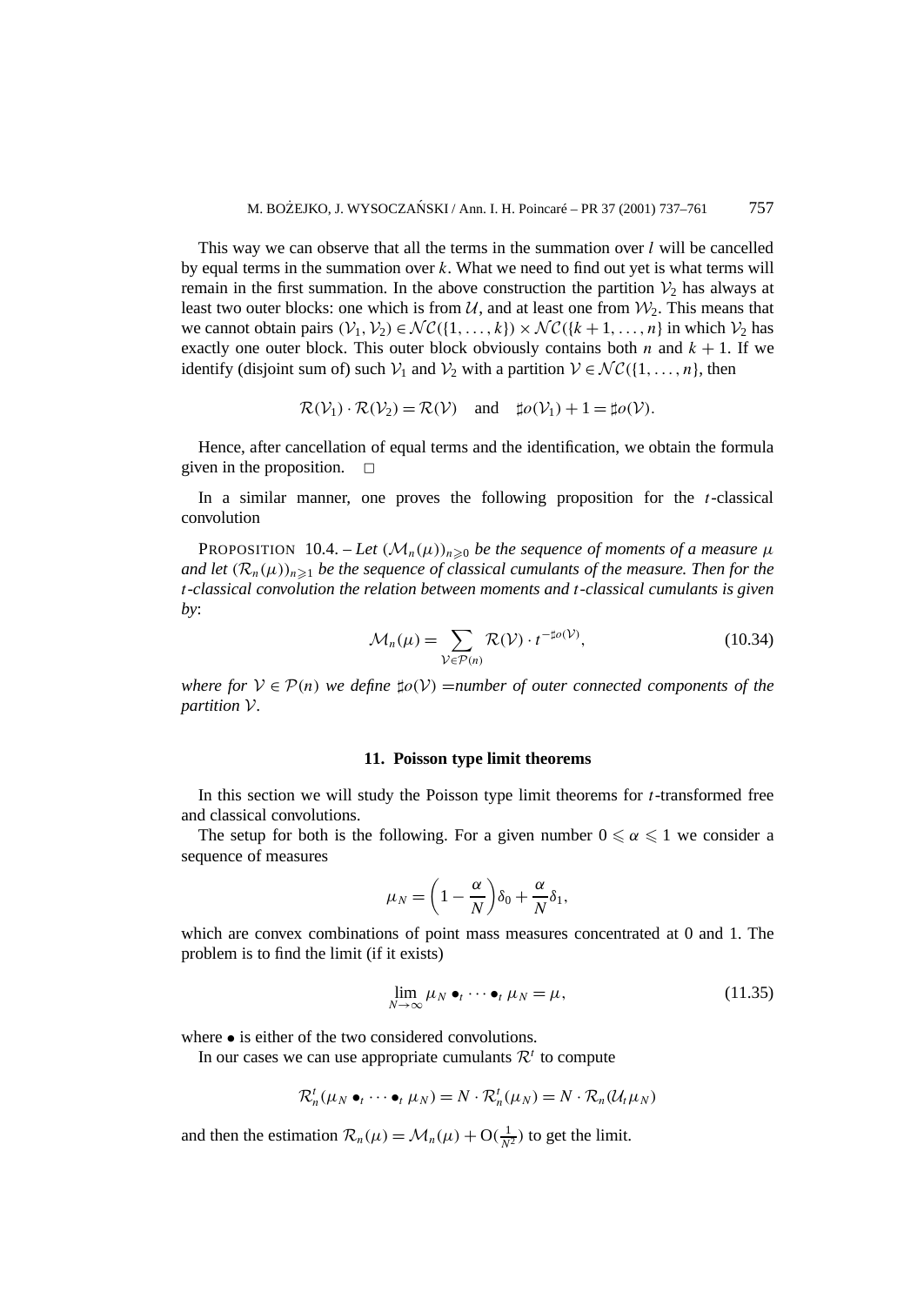Let us recall, that the *t*-transform of the measure  $\mu_N$  is

$$
\mathcal{U}_t \mu_N = P_N \delta_{A_N} + Q_N \delta_{B_N}, \qquad (11.36)
$$

*.*

where

$$
A_N = \frac{1}{2}(1 - \gamma_N),
$$
  $B_N = \frac{1}{2}(1 + \gamma_N),$   $\gamma_N = \sqrt{1 - 4(1 - t)\frac{\alpha}{N}\left(1 - \frac{\alpha}{N}\right)},$ 

$$
P_N = \frac{B_N - \frac{\alpha}{N}}{\gamma_N}, \qquad Q_N = \frac{\frac{\alpha}{N} - A_N}{\gamma_N}.
$$

Because of the different tools used, we will treat both cases separately.

*Case 1*. *t-transformed free convolution*.

In the case of *t*-transformed free convolution we compute directly *t*-transformed free cumulants of the limit measure *µ*:

$$
\mathcal{R}_n^t(\mu) = \mathcal{R}_n(\mathcal{U}_t\mu) = t\alpha.
$$

The generating function  $\mathcal{R}^t(z)$  of the cumulants is then given by the series:

$$
\mathcal{R}^{t}(z) = \frac{1}{z} \sum_{n=1}^{\infty} \mathcal{R}_{n}(\mathcal{U}_{t}\mu) z^{n} = \frac{t\alpha}{1-z}
$$

We use the relation between  $\mathcal{R}^t$  and the Cauchy transform  $g^t$  of the measure  $\mu_t$ , discovered in [13], to get

$$
g^{t}(z) = \frac{z + (1 - t\alpha) - \sqrt{(z - (1 + t\alpha))^{2} - 4t\alpha}}{2z}.
$$

Let us observe, that this formula, for  $\beta = t\alpha$  appears in [5]. Since for the Cauchy transform  $G_{\mu}$  of the limit measure  $\mu$  we have (with  $s = \frac{1}{t}$ ):

$$
\frac{1}{G_{\mu}(z)} = \frac{s}{g^t(z)} + (1-s)z
$$

we can easily get the following formula for *Gµ*

$$
G_{\mu}(z) = \frac{(2t - 1)tz + t(1 - t\alpha) - t\sqrt{(z - (1 + t\alpha))^{2} - 4t\alpha}}{2t(t - 1)z^{2} + (1 + t\alpha)z - 2t\alpha},
$$
\n(11.37)

or

$$
G_{\mu}(z) = \frac{(2t - 1)z + (1 - t\alpha) - \sqrt{(z - (1 + t\alpha))^{2} - 4t\alpha}}{2(t - 1)z^{2} + s(1 + t\alpha)z - 2\alpha}.
$$
 (11.38)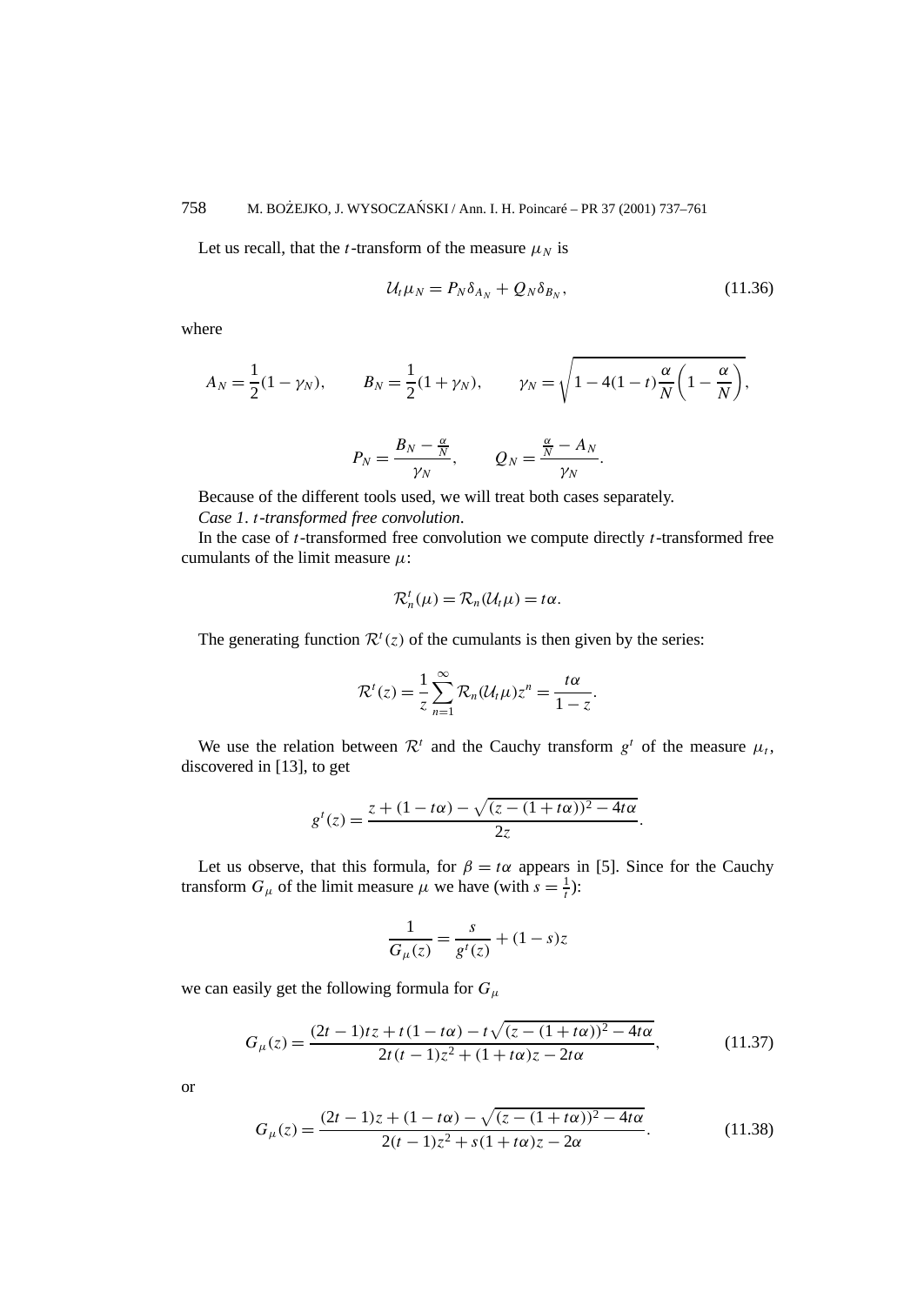This formula may be transformed into the following continued fraction:

$$
G_{\mu}(z) = \frac{1}{z - \frac{1}{t} \cdot \alpha - \frac{\frac{1}{t} \cdot \alpha}{z - (1 + \alpha) - \frac{t \cdot \alpha}{z - (1 + \alpha) - \frac{t \cdot \alpha}{z - (1 + \alpha) - \frac{t \cdot \alpha}{z - (1 + \alpha) - \frac{t \cdot \alpha}{z - (1 + \alpha) - \frac{t \cdot \alpha}{z - (1 + \alpha) - \frac{t \cdot \alpha}{z - (1 + \alpha) - \frac{t \cdot \alpha}{z - (1 + \alpha) - \frac{t \cdot \alpha}{z - (1 + \alpha) - \frac{t \cdot \alpha}{z - (1 + \alpha) - \frac{t \cdot \alpha}{z - (1 + \alpha) - \frac{t \cdot \alpha}{z - (1 + \alpha) - \frac{t \cdot \alpha}{z - (1 + \alpha) - \frac{t \cdot \alpha}{z - (1 + \alpha) - \frac{t \cdot \alpha}{z - (1 + \alpha) - \frac{t \cdot \alpha}{z - (1 + \alpha) - \frac{t \cdot \alpha}{z - (1 + \alpha) - \frac{t \cdot \alpha}{z - (1 + \alpha) - \frac{t \cdot \alpha}{z - (1 + \alpha) - \frac{t \cdot \alpha}{z - (1 + \alpha) - \frac{t \cdot \alpha}{z - (1 + \alpha) - \frac{t \cdot \alpha}{z - (1 + \alpha) - \frac{t \cdot \alpha}{z - (1 + \alpha) - \frac{t \cdot \alpha}{z - (1 + \alpha) - \frac{t \cdot \alpha}{z - (1 + \alpha) - \frac{t \cdot \alpha}{z - (1 + \alpha) - \frac{t \cdot \alpha}{z - (1 + \alpha) - \frac{t \cdot \alpha}{z - (1 + \alpha) - \frac{t \cdot \alpha}{z - (1 + \alpha) - \frac{t \cdot \alpha}{z - (1 + \alpha) - \frac{t \cdot \alpha}{z - (1 + \alpha) - \frac{t \cdot \alpha}{z - (1 + \alpha) - \frac{t \cdot \alpha}{z - (1 + \alpha) - \frac{t \cdot \alpha}{z - (1 + \alpha) - \frac{t \cdot \alpha}{z - (1 + \alpha) - \frac{t \cdot \alpha}{z - (1 + \alpha) - \frac{t \cdot \alpha}{z - (1 + \alpha) - \frac{t \cdot \alpha}{z - (1 + \alpha) - \frac{t \cdot \alpha}{z - (1 + \alpha) - \frac{t \cdot \alpha}{z - (1 + \alpha) - \frac{t \cdot \
$$

or

$$
G_{\mu}(z) = \frac{1}{z - s \cdot \alpha - \frac{s \cdot \alpha}{z - (1 + \alpha) - \frac{t \cdot \alpha}{z - (1 + \alpha) - \frac{t \cdot \alpha}{z - (1 + \alpha) - \frac{t \cdot \alpha}{\ddots}}}}}
$$
(11.40)

with the help of the well-known formula:

$$
\sqrt{a^2 + b} = a + \cfrac{b}{2a + \cfrac{b}{2a + \cfrac{b}{\ddots}}}
$$

For  $t = 1$  one gets the Poisson limit measure for the free convolution.

*Case 2. t-transformed classical convolution*.

In the case of *t*-transformed classical convolution ∗*<sup>t</sup>* we use Fourier transform. For each positive integer *N* let  $\rho_N$  be the measure defined as  $\rho_N = \mu_N *_{t'} \cdots *_{t} \mu_N$ . We are going to show, that this sequence of probability measures has a limit *ρ*. For this purpose we first find the Fourier transform of the *t*-transformation of  $\rho_N$ , and then the limit of it. It is clear that

$$
(\mathcal{U}_t \rho_N)^\wedge(x) = [\left(\mathcal{U}_t \mu_N)^\wedge(x)\right]^N,
$$

so it suffices to compute the Fourier transform of the measure  $\mathcal{U}_t \mu_N$ , which is

$$
(\mathcal{U}_t\mu_N)^\wedge(x)=P_N\mathrm{e}^{-\mathrm{i} xA_N}+Q_N\mathrm{e}^{-\mathrm{i} xB_N}.
$$

Since we study the limit, as *N* tends to infinity, of the *N*th power of the Fourier transform, we may take the Taylor expansion of the exponents above, and only the terms containing  $\frac{1}{N}$  in powers 0 or 1 will contribute to the limit. So let us consider the Taylor expansion:

$$
(\mathcal{U}_t \mu_N)^\wedge(x) = \sum_{n=0}^\infty \frac{(-ix)^n}{n!} \cdot (P_N A_N^n + Q_N B_N^n)
$$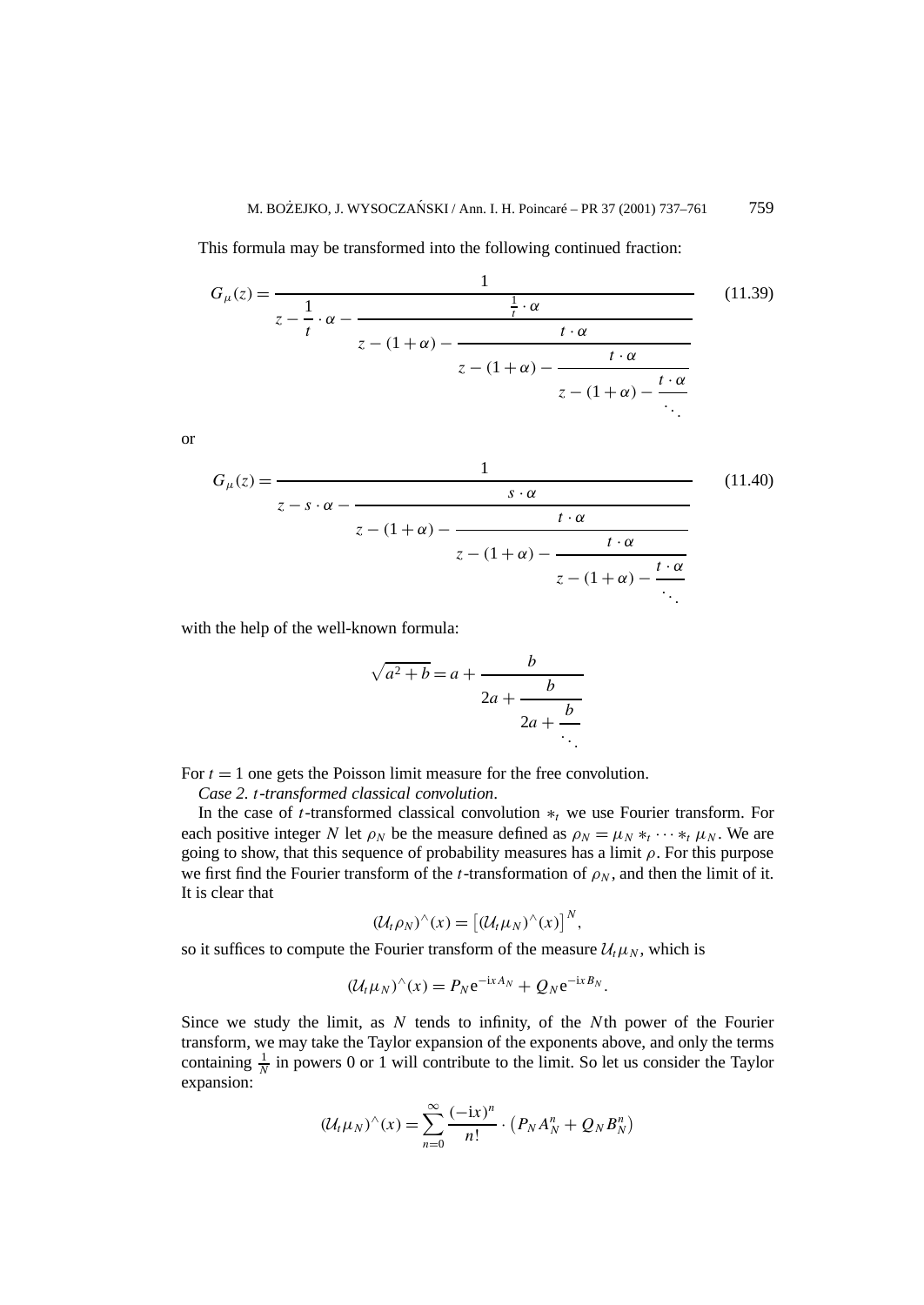and check what contribution comes from each term of this series. Let us start with the observation that  $A_N B_N = (1 - t) \frac{\alpha}{N} (1 - \frac{\alpha}{N}) = O(\frac{1}{N})$ . Using this we get the following:

LEMMA 11.1. – *For each positive integer n the equality*  $A_N^n + B_N^n = 1 + O(\frac{1}{N})$  *holds. Proof.* – For  $n = 1$  we have  $A_N + B_N = 1$ , and for  $n \ge 2$ 

$$
1 = (A_N + B_N)^n = A_N^n + B_N^n + A_N B_N \sum_{k=1}^{n-1} {n \choose k} A_N^k B_N^{n-1-k} = A_N^n + B_N^n + O\left(\frac{1}{N}\right).
$$

The following lemma shows what contribution of each term of the considered series should we take into account.

LEMMA 11.2. – *For each positive integer*  $n \ge 2$  *we have*  $P_N A_N^n + Q_N B_N^n = \frac{t\alpha}{N} +$  $O(\frac{1}{N^2})$ *, and for*  $n = 1$  *we get*  $P_N A_N + Q_N B_N = \frac{\alpha}{N}$ *.* 

*Proof. –* Using the definition of all terms on the left-hand side of the above equality, and that  $\gamma_N = B_N - A_N$ , we may write for  $n \geq 3$ :

$$
P_N A_N^n + Q_N B_N^n = \frac{1}{\gamma_N} \Big[ \Big( B - \frac{\alpha}{N} \Big) A_N^n + \Big( \frac{\alpha}{N} - A_N \Big) B_N^n \Big]
$$
  
=  $\frac{\alpha}{N} (B_N^{n-1} + B_N^{n-2} A_N + \dots + B_N A_N^{n-2} + A_N^{n-1})$   
 $- B_N A_N (B_N^{n-2} + B_N^{n-3} A_N + \dots + B_N A_N^{n-3} + A_N^{n-2})$   
=  $\frac{\alpha}{N} (B_N^{n-1} + A_N^{n-1}) - (1 - t) \frac{\alpha}{N} (B_N^{n-2} + A_N^{n-2}) + O\Big( \frac{1}{N^2} \Big)$   
=  $\frac{\alpha}{N} (-A_N B_N^{n-2} - B_N A_N^{n-2}) + \frac{t\alpha}{N} (B_N^{n-2} + A_N^{n-2}) + O\Big( \frac{1}{N^2} \Big) r$   
=  $\frac{t\alpha}{N} + O\Big( \frac{1}{N^2} \Big).$ 

For  $n = 2$  one easily computes  $P_N A_N^2 + Q_N B_N^2 = \frac{t\alpha}{N} + \frac{(1-t)\alpha^2}{N^2}$ .  $\Box$ 

Using these two lemmas we can now compute the Fourier transform of the *t*transformation  $U_t \rho$  of the limit measure.

PROPOSITION 11.3. – *The Fourier transform of the t-transformation of the limit measure is given by the formula*

$$
(\mathcal{U}_t \rho)^\wedge(x) = \exp\left[t\alpha e^{-ix} - t\alpha - ix(1-t)\alpha\right] = e^{t\alpha(e^{-ix}-1)} \cdot e^{-ix(1-t)\alpha}.
$$

*Proof. –* It follows from the lemmas above that

$$
\begin{aligned} \left(\mathcal{U}_t \mu_N\right)^\wedge(x) &= 1 + \frac{\alpha}{N}(-ix) + \sum_{n=2}^\infty \frac{(-ix)^n}{n!} \left(\frac{t\alpha}{N} + \mathcal{O}\left(\frac{1}{N^2}\right)\right) \\ &= 1 + \frac{\alpha}{N}(-ix) + \frac{t\alpha}{N} \sum_{n=2}^\infty \frac{(-ix)^n}{n!} + \mathcal{O}\left(\frac{1}{N^2}\right). \end{aligned}
$$